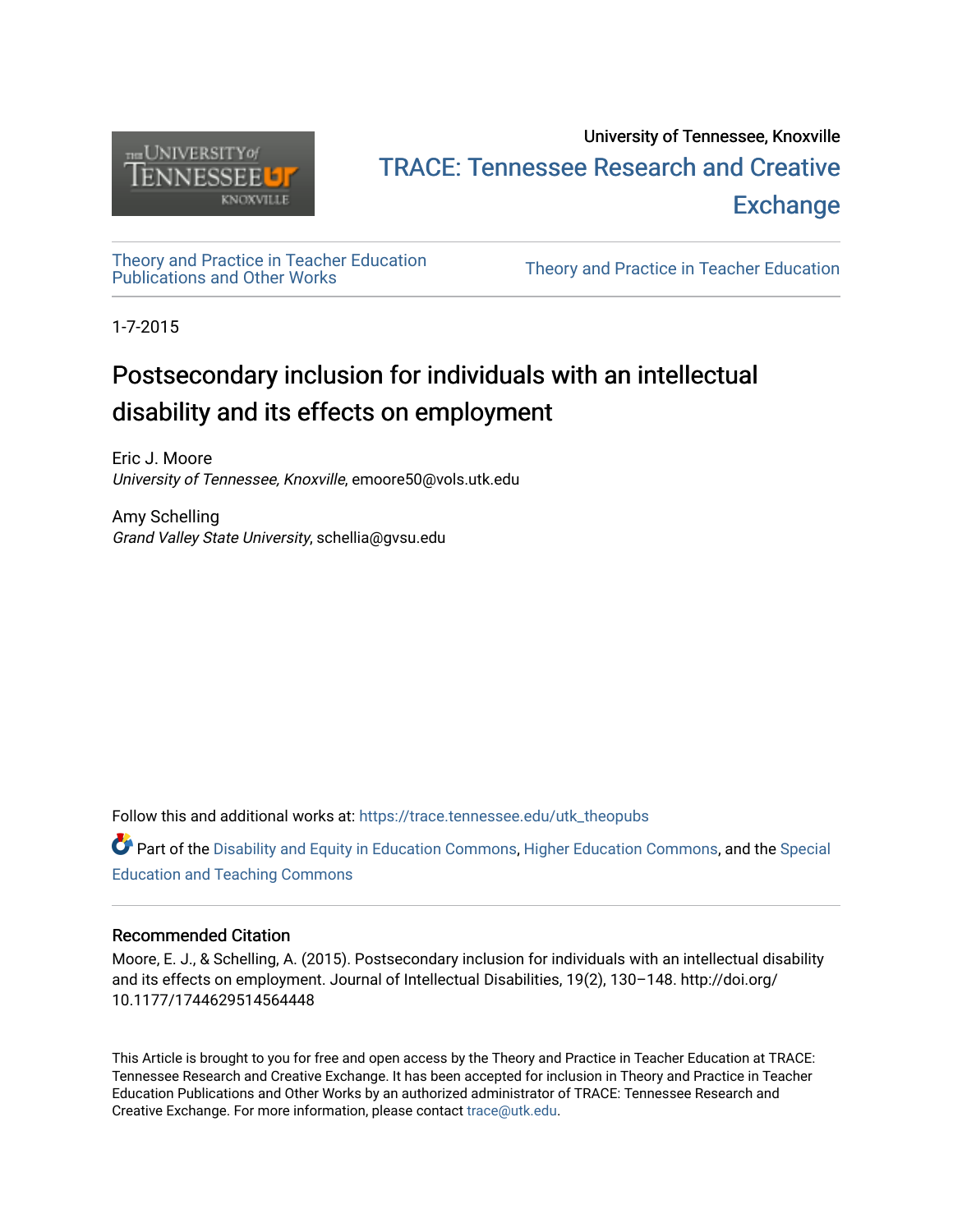## Postsecondary inclusion for individuals with an intellectual disability and its effects on employment



Journal of Intellectual Disabilities 2015, Vol. 19(2) 130–148 © The Author(s) 2015 Reprints and permission: [sagepub.co.uk/journalsPermissions.nav](http://www.sagepub.co.uk/journalsPermissions.nav) DOI: 10.1177/1744629514564448 [jid.sagepub.com](http://jid.sagepub.com)



Eric J Moore University of Tennessee, USA

Amy Schelling Grand Valley State University, USA

Date accepted: 21 November 2014

### Abstract

Postsecondary education (PSE) programs for individuals with intellectual disabilities (IDs) have emerged exponentially in the United States over the last decade. Research regarding these postsecondary programs has largely been descriptive, and thus, there exists a need for qualitative, outcome-based research. In this comparative case report, graduates from two types of PSE programs for individuals with IDs are surveyed regarding employment outcomes and other personal developments. The results from each postsecondary program are compared with one another and also with a comparison group of individuals with IDs who did not attend a postsecondary program (utilizing the 2009 National Longitudinal Transition Study 2). This case demonstrates significant positive employment outcomes for individuals with IDs who attend postsecondary programs compared to those who do not attend such programs and highlights similarities and differences regarding outcomes of the two program types under consideration.

### Keywords

ecological development, employment outcomes, integration, intellectual disabilities, postsecondary programs

## Introduction

Postsecondary education (PSE) programs for individuals with intellectual disabilities (IDs) have rapidly emerged in America to meet a pragmatic and philosophical need in the past 10 years, but the programming has exceeded the research. Other literature has outlined the goals and nature of

#### Corresponding author:

Eric J Moore, University of Tennessee, Knoxville, TN 37996, USA. Email: mrericjmoore@gmail.com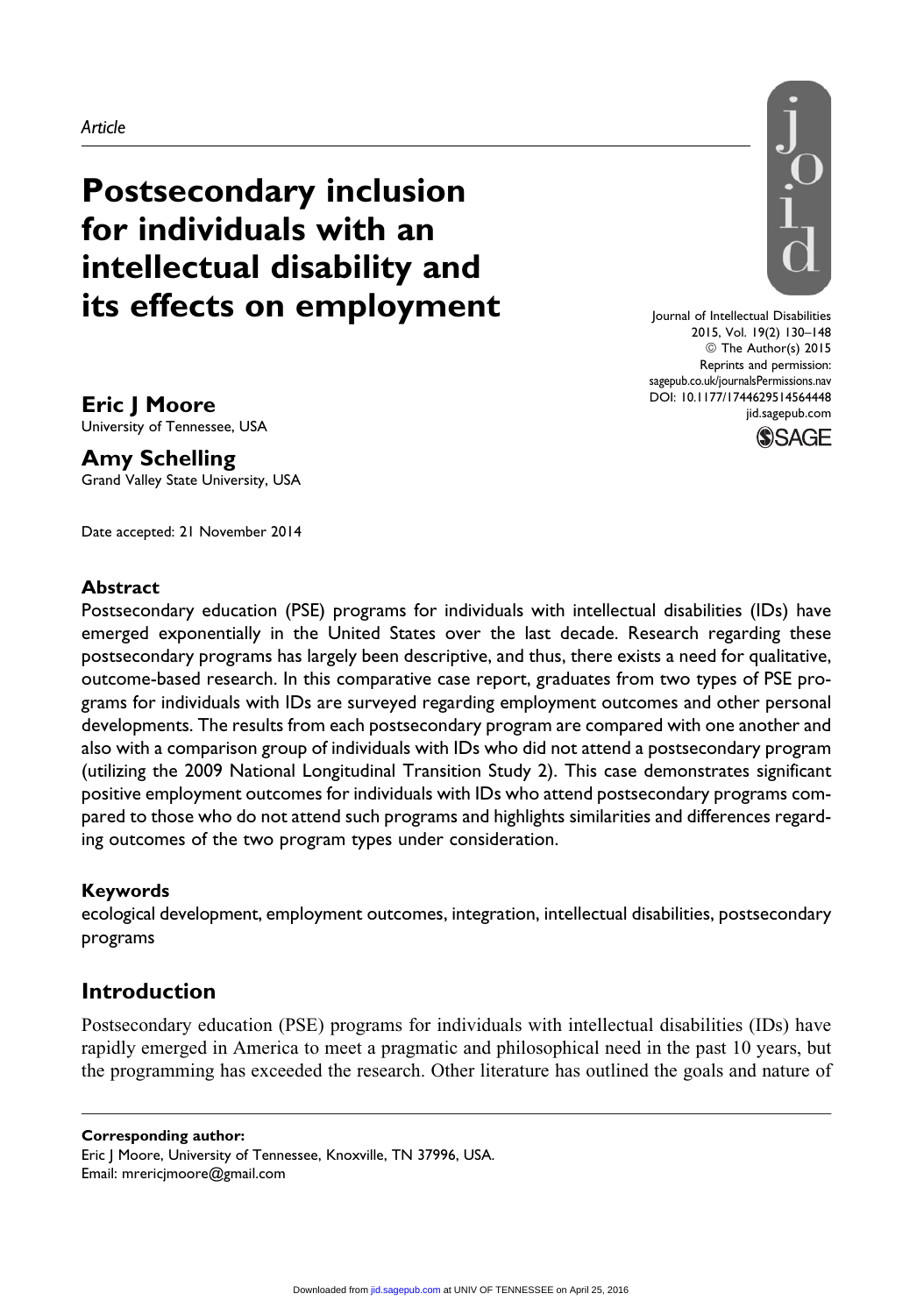these programs well. For example, Grigal et al. (2002) outline the goals of such programs as being ''to give older students with disabilities age-appropriate settings for their final public education and transition experiences.'' (p. 68) These authors go on to say that ''Specific goals are designed through a person-centered planning process to meet the needs, preferences, and interests of the individual students" (p. 68). Their work also addresses a definition of PSE programs (or "settings'') as including ''just about any setting adults have access to after high school, including 4 year colleges or universities, community colleges, and various locations in the community'' (p. 69).

Although there exists a wealth of descriptive literature regarding these programs (e.g. Gaumer et al., 2004; Grigal et al., 2012a; Hart and Grigal, 2008; Papay and Bambara, 2011), recent literature both highlights the paucity of such research and suggests that one of the critical next steps in the research of PSE programs for individuals with IDs is to provide quantitative data to demonstrate outcomes for individuals with IDs who attend such PSE programs (e.g. Grigal et al., 2012a; Hart et al., 2010; Moon and Neubert, 2006).

#### Employment of individuals with IDs compared to general populace

This report is focused on data collected from sources in the United States; however, the issues herein are present around the world. For example, a report of the European Intellectual Disabilities Network (2003) underscores the difficulty individuals with ID face in obtaining employment. The report suggests that when individuals with ID do become employed, ''it is precarious, low qualified and low paid'' (p. 45). Other reports from international locations such as Eastern Europe Taiwan (Wang, 2013) and a combined report regarding Australia and the United Kingdom (Dempsey and Ford, 2009) demonstrate substantial prevalence of the issue of employment of individuals with IDs. The methods of addressing this issue, however, vary significantly by country.

In this report, we are focused exclusively on one method of addressing the issue of employment discrepancy for individuals with IDs, namely, the effect of PSE. In this report, we utilize data from one country (the United States). The data and conclusions drawn from this report, therefore, are not sufficient for international generalization. Even so, this study begins to shed light on the positive outcomes of this means of addressing the inequality noted on a global scale and thereby may be useful for researchers and educators both nationally and internationally as a basis for further investigation and trial practice.

Because this study was concerned with employment outcomes for individuals with IDs, it was necessaryto establishthe baseline for employment expectations. The National Longitudinal Transition Study 2 (NLTS-2) provides data specific to employment of individuals with IDs (and other disability types) regardless of any other variables. As such, it represents the general body of individuals with IDs, of whom few or none would have graduated from PSE programs at the time of the data collection (2009). Therefore, NLTS-2 provided an excellent baseline/comparison group for this study.

According to the NLTS-2, 35% of young adults (aged 21–25 years) with an ID and/or autism were employed at the time of the study. By means of comparison during the same period, the US Bureau of Labor Statistics (2009) shows average employment rates of 90.2%.

Additionally telling are the average wages of individuals with IDs compared with other groups. NLTS-2 reports that individuals with IDs earned a mean (average) hourly income of US\$7.80  $h^{-1}$ in 2009, when the minimum wage was US\$7.25  $h^{-1}$ . It further demonstrates that among those who were employed, 40.3% made less than the minimum wage of US\$7.25  $h^{-1}$  and 91.7% made less than US\$10.50  $h^{-1}$ . By way of contrast, the mean hourly income for the general population in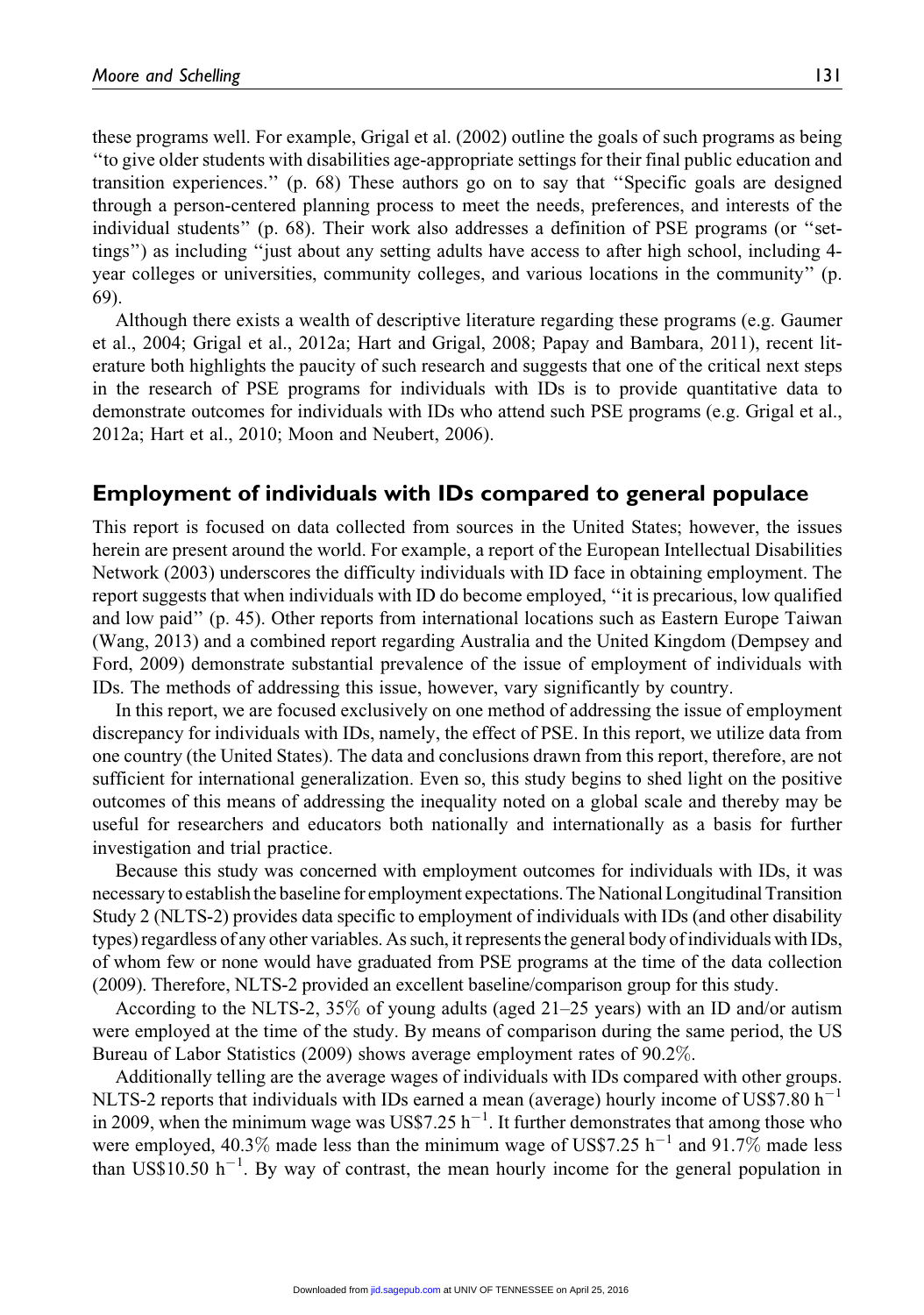America was US\$20.90 in 2009 (Bureau of Labor Statistics, 2009). In summary, a contrast of employment statistics between individuals with IDs and the general populace in 2009 demonstrates gaps of 55% in terms of overall employment and 62.7% in mean income.

## PSE programs designed for increasing employment of individuals with IDs

Paradigm shifts in the last two decades have led to awareness of the fundamental similarities of individuals with IDs and those without, and thereby, an assumption has emerged that that which benefits the general populace may also benefit individuals with IDs. By extension, PSE attendance could increase the employability of individuals with IDs as it does individuals without (Gilmore et al., 2001; Migliore and Butterworth, 2009; Wehman and Yasuada, 2005). For example, as researcher Dr Meg Grigal states this point explicitly, ''Going to college is and always has been connected to greater rates of employment and higher wages. It is likely given the opportunity, and the means to document the outcomes, that students with intellectual disabilities would mirror these trends'' (Grigal and Hart, 2010: 2).

The focus on using postsecondary programs to increase employment outcomes of individuals with IDs was demonstrated early in the development of PSE programming. A 2004 study, for example, showed that among 11 pilot programs in the Maryland area, ''almost all students (87%) were involved in employment training in the community or on a college campus'' (Neubert et al., 2004: 22). A follow-up, expanded national survey of transition programs in 2011 confirmed the primary focus on employment outcomes saying, ''almost all program coordinators [of the 52 programs surveyed in this study] responded that the purpose of students [with an intellectual disability] being on a college campus was for opportunities for employment or vocational training'' (Papay and Bambara, 2011: 90).

#### Employment of individuals with IDs who have attended a PSE program

Given the poor employment rate of individuals with IDs (NLTS-2, 2009) and the explicit attempt by PSE programming to rectify this issue (Grigal et al., 2012b), it follows to investigate the level of improvement in terms of employability for individuals with IDs who have graduated from the said PSE programs. However, this is an area in which current literature is significantly lacking.

The overwhelming majority of available literature regarding PSE programs for individuals with IDs is descriptive in nature (Gaumer et al., 2004; Grigal et al., 2001, 2012a; Hart and Grigal, 2008; Hart et al., 2004; Neubert et al., 2004; Papay and Bambara, 2011; Zafft et al., 2004). Grigal, Hart, and Weir explicate this point, suggesting that ''there is a need for further research to understand how PSE impacts employment outcomes for people with an intellectual disability, and to fully understand how the various characteristics and practices used by PSE initiatives impact employment outcomes'' (Grigal et al., 2012a: 232).

That being said, there have been some reports regarding outcome of individuals with IDs who have attended PSE programs. Data collected from these different studies show wide variation in the degree to which PSE programs are successful in providing for employment-based outcomes of students but, nevertheless, consistently demonstrate increased success for attendees and graduates compared to those without postsecondary experience.

For example, a 2012 analysis of American Community Survey data revealed some justification for the promotion of PSE as a means of increasing employment in that 43% of individuals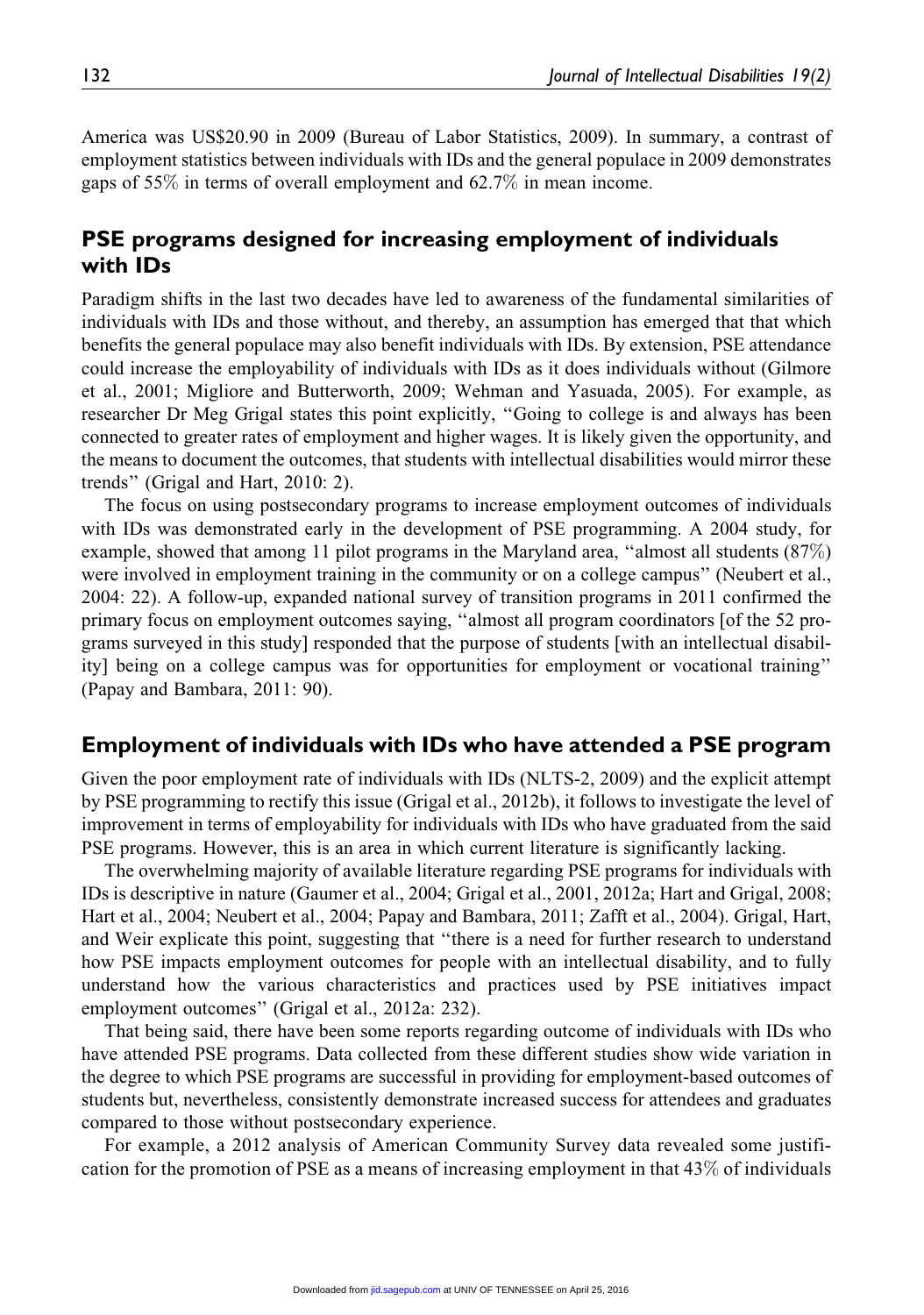with IDs who attended college without earning a degree and did not have social security income were employed in 2010, compared to 31% of the same demographic who had attained only a secondary school diploma and 19% who had attended, but not completed, secondary school (Smith et al., 2012).

Likewise, a 2009 study following individuals with IDs who employed the services of vocational rehabilitation showed that while 32% of individuals who did not attend any PSE were employed, this number moved up to 48% of those who did attend, but did not earn a degree, and 58% of those who attended a PSE and did earn a degree (Migliore and Butterworth, 2009).

A 2010 case study of two transition program schools in Connecticut and Maryland, respectively, demonstrated even higher degrees of success as 83% and 72% of respective graduates earned paid employment upon exiting the program (Grigal and Dwyer, 2010).

In addition to positive correlation between employment and level of education, other employment-related benefits have been chronicled. For example, a 2004 case study of 40 youths with significant disabilities who did and did not attend PSE revealed that:

- a. those with PSE experience were more likely to be employed in competitive work than in sheltered employment and
- b. those who participated in PSE and who were engaged in competitive employment were less likely to need employment supports, compared to their counterparts without PSE (Zafft et al., 2004: 50).

These reports, though few and limited in nature, begin to provide a pattern whereby the original assumption that PSE may increase the employability of individuals with IDs appears to be correct. Nevertheless, the limitation of available data does justify the call for further and more comprehensive quantitative studies present in recent literature (Grigal et al., 2012a; Thoma, 2012).

In response to this call for research, we formulated the following questions to guide a comparative case report: how do the employability and income levels among students with IDs who graduated from an integrated program and a specialized program $<sup>1</sup>$  compare? Further, are there any</sup> differences in employability and income that may exist between students with IDs who attended a PSE program and those who have not, as measured by available national data<sup>2</sup>?

The research question is further predicated on Bronfenbrenner's (1979) theory of ecological development. Bronfenbrenner's model suggests that humans simultaneously occupy multiple social ecosystems that maintain dynamic interactions; human development, therefore, must be understood through a holistic lens of these hierarchical ecosystems. According to Bronfenbrenner, there are four ecological levels that can be investigated:

- 1. Microsystem: ''a pattern of activities, roles, and interpersonal relations experienced by the developing person in a given setting with particular physical and material characteristics'' (p. 22).
- 2. Mesosystem: ''the interrelations among two or more settings in which the developing person actively participates (such as, for a child, the relations among home, school, and neighborhood peer group; for an adult, among family, work, and social life)'' (p. 25).
- 3. Exosystem: ''one or more settings that do not involve the developing person as an active participant, but in which events occur that affect or are affected by, what happens in the setting containing the developing person'' (p. 25). Such as, for a child, this might be a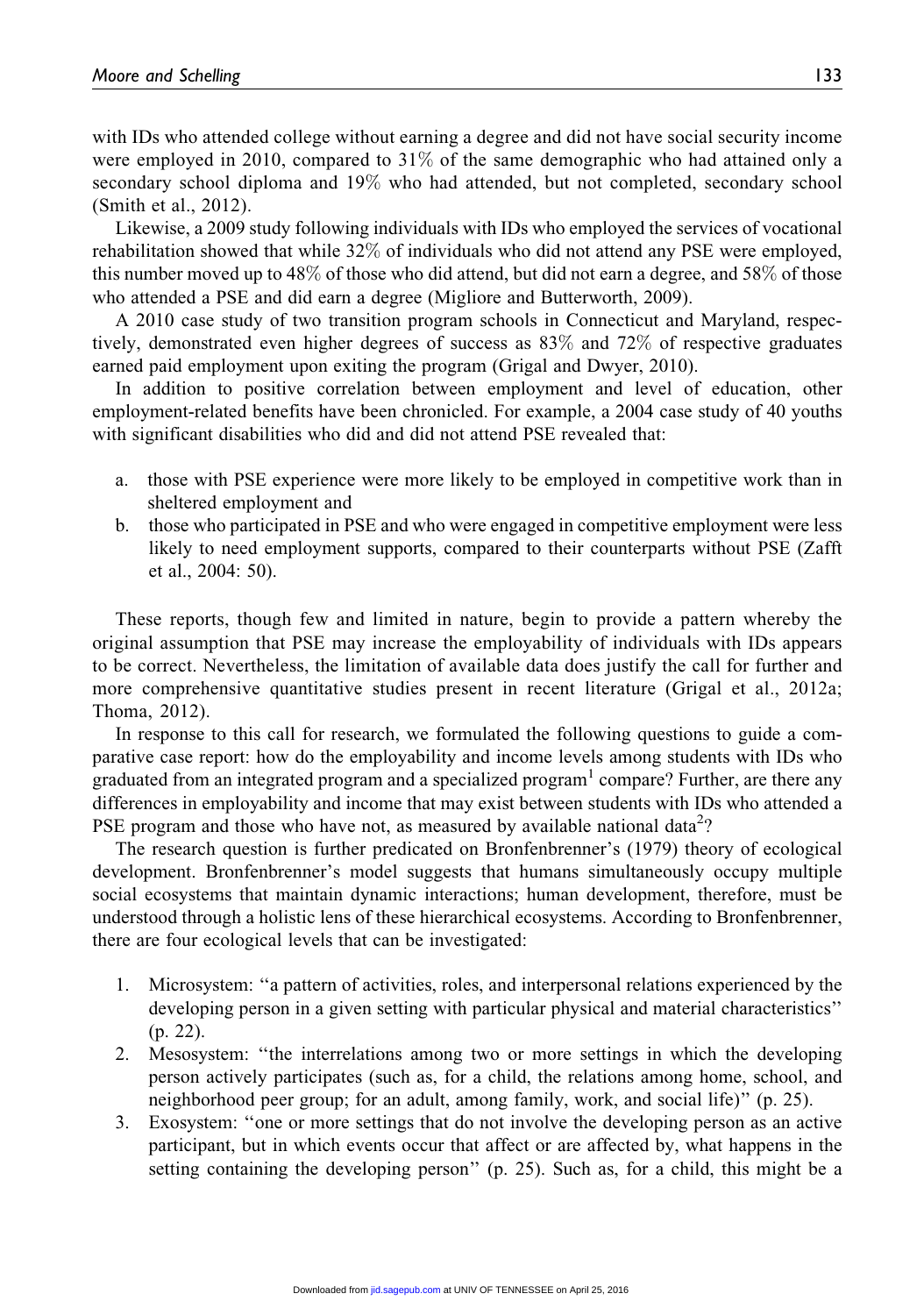parent's workplace. Although the child does not interact with the workplace environment, positive or negative aspects of a parent's workplace may affect the child's home microsystem.

4. Macrosystem: the larger cultural world or society surrounding the developing person.

This might be understood graphically as follows. In this design, the microsystems, in which the individual is a part, overlap in places creating the mesosystems. The exosystems affect the microsystems and mesosystems, but the individual himself/herself is not part of the exosystems. All systems are part of the larger macrosystem (Figure 1).

This theory is salient for discussion of pedagogical theory in special education perhaps to an even greater extent than general education. The reason for this is that special education puts a high degree of focus on developing the individual himself/herself. For example, this point could be demonstrated through the use of individualized education programs. However, Bronfenbrenner's theory seems to suggest that this microscopic view of the student's needs may ultimately be of disservice to the student if educators are not considering how the student interacts in other roles beyond the microsystem of the classroom. A pertinent question may be not just ''how are we helping students develop" but more specifically "how are we helping students develop in the context of the social systems to which they do belong and will belong?"

PSE programs for individuals with IDs have emerged to explicitly facilitate the migration from one microsystem (or one set of microsystems) to another (e.g. from high school to workplace and/ or from living with caregivers to living independently) through the use of hands-on experience, training, and both direct and indirect instruction. However, there is apparent theoretical disagreement in how the PSE programs' own *microsystem* should be designed to facilitate student navigation of their other current and future microsystems, mesosystems, exosystems, and macrosystems. Because Bronfenbrenner's model underscores the impact of environment on the individual's development, this is a question of great importance.

## Method

The authors began by applying for and receiving ethical approval for the methods of this study from the Grand Valley State University Institutional Review Board. Two groups of individuals from two PSE programs participated in this study: (a) program directors (e.g. ''administrators'') and (b) individuals with IDs who have graduated from the postsecondary programs (e.g. ''graduates'').

Data were collected through three sources:

- 1. Administrator interviews: A structured interview was conducted to collect information from special education administrators of PSE programs at one point in time. This component is hereinafter referred to as the ''administrator interview.''
- 2. Student surveys: A cross-sectional, web-based survey was administered to collect information from individuals who have graduated from one of the two PSE programs. This component is hereinafter referred to as the ''student survey.''
- 3. Public data: Data were collected from the NLTS-2 (2009) as well as from the participant PSE programs' Web sites and from the thinkcollege.net database regarding the program objectives, claims, recruitment practices, and so on. Data from the latter sources were used for further corroboration with what we learned from the administrators.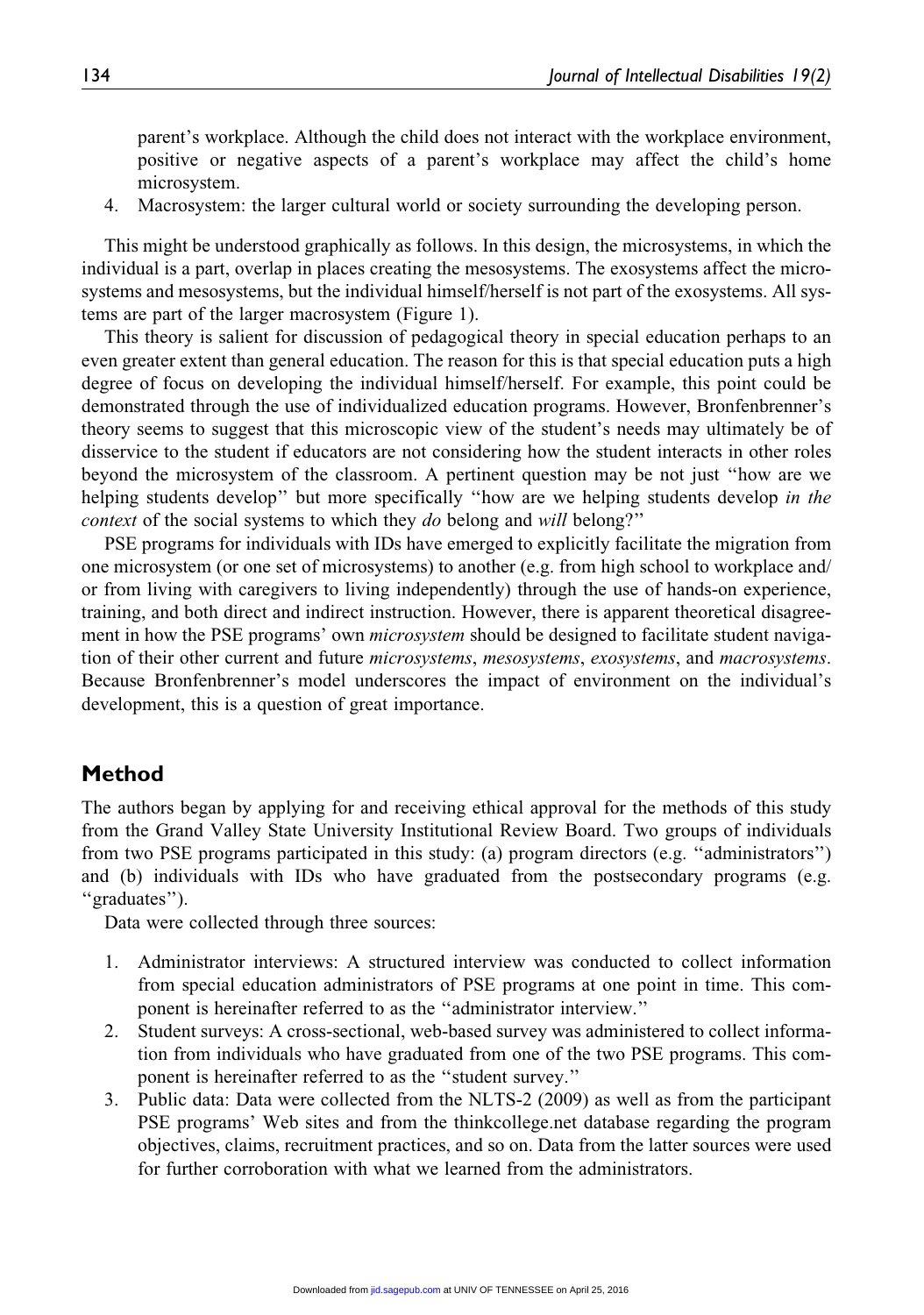

Figure 1. Graphical representation of Bronfenbrenner's ecological levels.

### Analysis

The administrator interview questions are mostly qualitative in nature, and thus the responses are summarized for key themes to be presented with quotations drawn as appropriate. Three questions did deal with quantitative facts that allowed for a quantitative comparison between the two schools under investigation. These were integrated into the data tables populated otherwise by the data from the student survey.

The student survey formed the core quantitative component of the data collection. The data collected from this survey were designed to match the data that were collected through the NLTS-2. All relevant comparative data from NLTS-2 are presented in the form of frequency distribution tables. Thus, this report uses the same type of data tables for all comparative data generated from the student survey.

## Definition of terms

Comprehensive transition program. A comprehensive transition program (CTP) is a government designation given when a PSE program meets an extensive set of guidelines set forth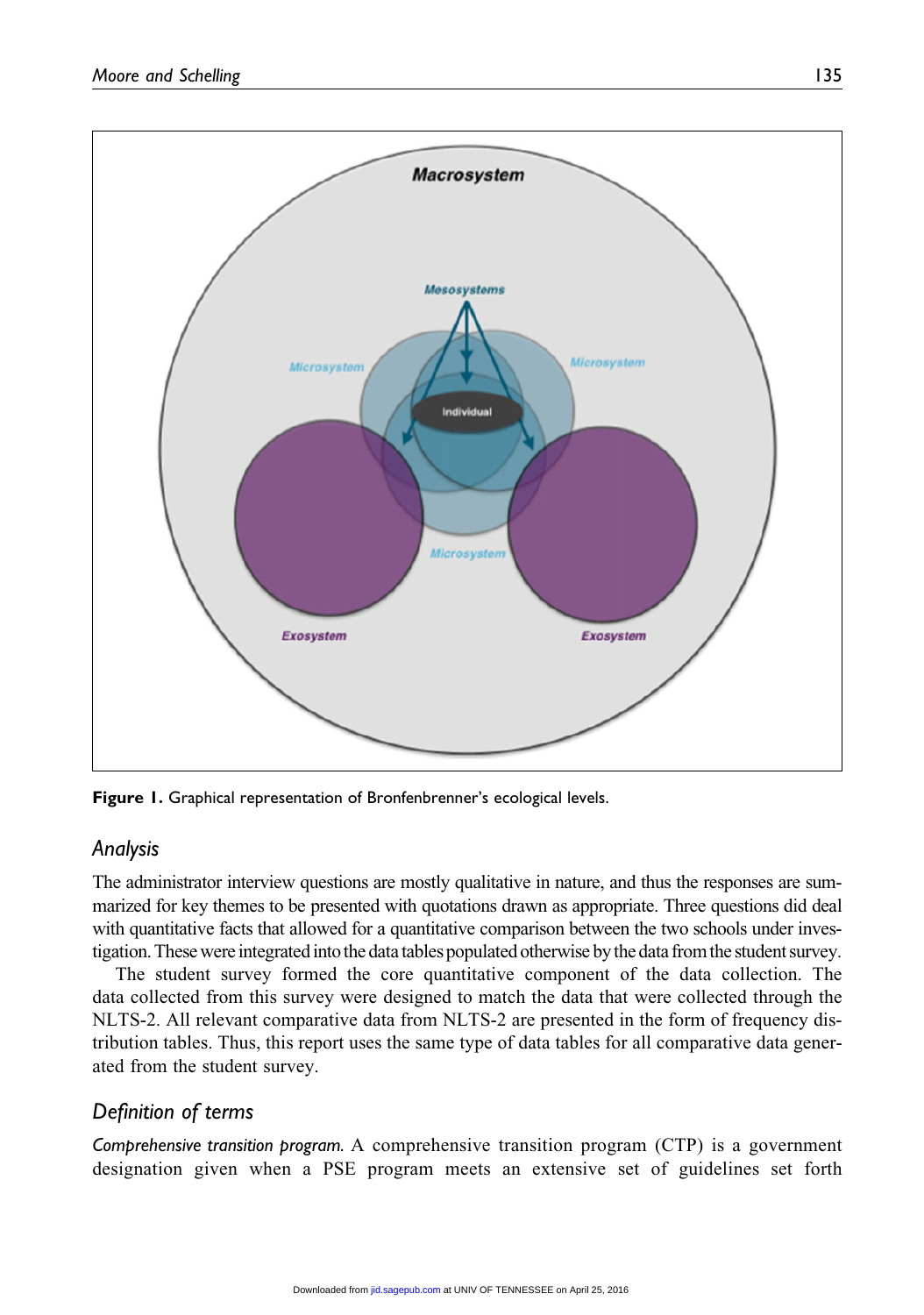regarding program structures, objectives, and integration practices as outlined in the Higher Education Opportunities Act of 2008.

Integrated program. The integrated program (also known as the ''inclusive, individual support model"<sup>3</sup>) is a program in which students "receive individualized services (e.g., educational coach, tutor, technology, peer mentors, natural supports) in order to access college courses, certificate programs, and/or degree programs, for audit or credit'' (Grigal et al., 2012a: 224).

Specialized program. The specialized program (also known as "substantially separate model"<sup>3</sup>) is a program in which ''students with intellectual disabilities receive services in a postsecondary setting, but participate only in classes with other students with disabilities'' (Grigal et al., 2012a: 224).

There are many characteristics of PSE programs. While we are concerned primarily with employment outcomes from two divergent programs, the various other factors added to the richness of comparison of the two programs. Being able to examine these allowed for a more in-depth analysis and consideration of how these characteristics were potentially influential toward the discovered outcomes.

#### Research design

Participants/subjects. Two schools participated in this research study, including two program directors and 26 total graduates. An informal invitation to participate in this study was sent out to 32 schools selected from the database of  $210+$  on the Think College Web site (thinkcollege.net). The 32 schools were prefiltered according to those that met the requirements of the study. Included in this filter were the following three elements:

- had graduated two or more classes of students (10 total students at minimum);
- were independent postsecondary programs, not extensions of secondary programs or run by public school districts; and
- one of the participant programs needed to be an integrated program and recognized as a CTP. The other would need to be a specialized program.

After initial contact was made, nine schools expressed willingness to participate. The low level of willingness was frequently attributed to lack of time and, for some, research burnout. Of those who were qualified for this study and were willing to participate, two that represented the most diametric opposition to one another in terms of program type, geographic location, university association, and other (potentially identifying) elements were selected in order to facilitate a richer qualitative exposition of the research question. In other words, if gains were noted for students who attend both of these programs, this would potentially be more meaningful in terms of the universal benefit of PSE programs for individuals with IDs than would be the same data from two similar institutions, which would support only that that type of institution had such effect.

Instrumentation. Two instruments were utilized for the collection of data in this study.

1. A structured interview was conducted to collect information from program directors of the PSE programs involved. This component is mentioned elsewhere as the administrator interview. Questions were designed to provide qualitative data that was used to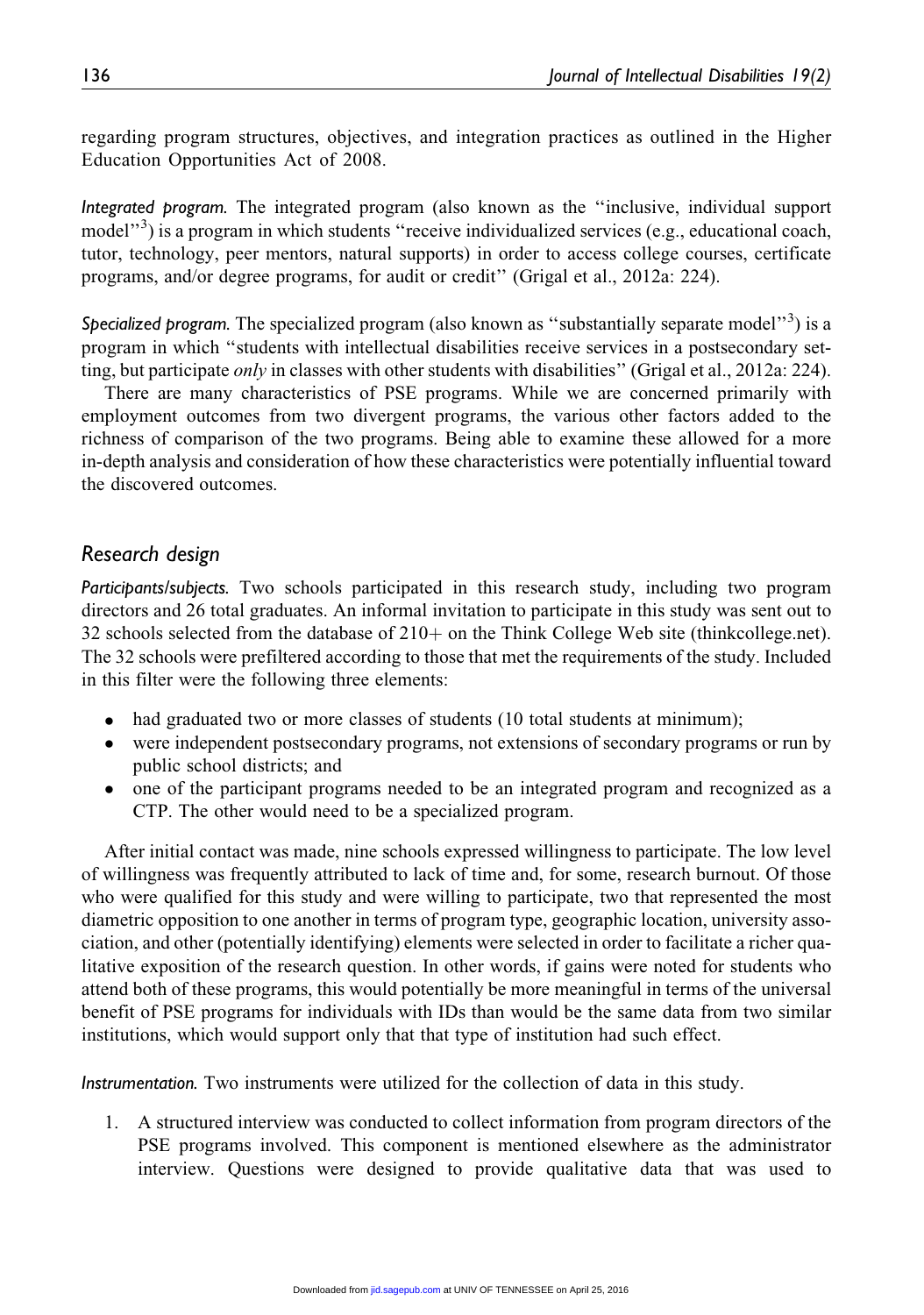contextualize the quantitative data collected through the student surveys. These interviews occurred during the month of March 2014.

2. A Web-based survey was administered to collect information from individuals who had graduated from one of the two PSE programs involved in this study. The survey contained three sections dealing with questions of background information, community experience, and employment status. Most of the items in the survey correlated with items in the NLTS-2, which was used as the comparison group for this study. Survey data were collected throughout March and April 2014 from those who participated.

## **Results**

#### Administrative interview: Thematic analysis

The administrator interview provides some context with which to understand the responses collected in the student survey. Highlights from the interviews are presented in summary format, below. The discussion of integration was the most central to this report, and therefore, is presented in heightened detail. For each theme, there is a brief introduction followed by a summary and/or discussion of the responses of the administrator (program director) at the integrated school and the specialized school, respectively.

Student admission. Student admission was an important variable to consider when comparing the programs involved in this study. It is important to recognize that the outcomes ought to be framed in comparison with the baseline of the students when they entered the program. It should follow that students with more advanced academic and social aptitudes should correlate with more advanced academic and social outcomes.

Both programs maintain similar minimum and maximum expectations for participants (e.g. both expect a minimum of a third-grade reading level but would also be unlikely to admit a student who could potentially pursue a college degree with support). The admissions boundaries have been enacted in order to enable targeting students who are most likely to benefit and succeed while enrolled in the programs that each school offered.

Program objectives. We felt it was important to have a clear understanding of what the programs held to be their guiding objectives. This would provide a basis for evaluation (i.e. to what degree have these objectives been met?). Again, assessing the programs based on the employment of its alumni is far more sensible if this objective is included in the program's design. Furthermore, analysis of program objective allowed for a cross-reference to the graduates' stated objectives (i.e. to what extent did the graduates' objectives match with the program's objectives?).

Again, there was a great deal of parallelism between the two programs. Both, with somewhat different wording, made the development of employment and social skills focal points of their respective programs and both provided a third goal related to the worldview enhancement of the students (self-advocacy and faith-based education, respectively, for the integrated and specialized programs).

Integration themes. One of the central variables in this study was that of the level of integration that students experience as part of their education in the two PSE programs under consideration. The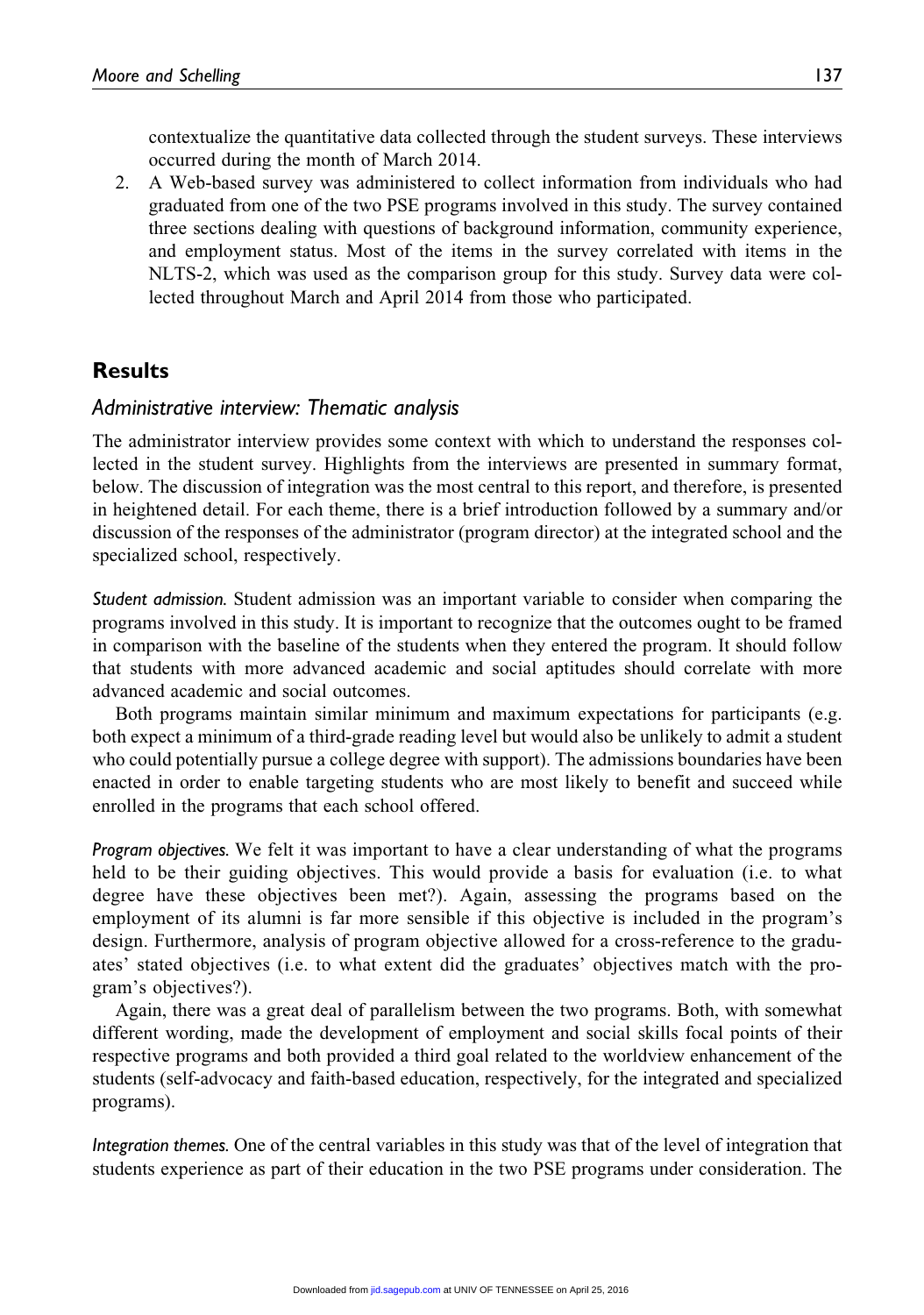question was directly addressed in the interview with focus on what kinds of integrative experiences students have and how often they have them. Here, more than in any other category, there emerged significant differences between the two participant programs.

The administrator of the integrated program stressed that they indeed strive in manifold ways to be inclusive as possible in practice. Inclusion experiences are provided through natural inclusive opportunities, structured inclusive opportunities, and academic inclusive opportunities.

Natural inclusion is facilitated by the fact that the students take classes and meals and have social engagements on a major university campus, which is a naturally integrated setting. On average, students of the integrated program spend 32 h week $^{-1}$  in this setting. Some students have reported developing natural relationships with nondisabled peers through this experience. Included in the 32 h week<sup> $-1$ </sup>, each student is present for a mandatory 6–8 h. During this time, the program's students must be on campus but are ''on their own.'' Students spend time in the student union, library, and so on. This time is intended for natural social learning and integration to occur without ''programming.''

Structured integration occurs in a multitude of ways in a web of social relationships. Each student of the integrated program has 6–10 peer mentors assigned to them; these peer mentors come from a range of major areas, including special education, psychology, engineering, leadership and development, and so on. Peer mentors offer friendship-based support for the students and interact with them in natural settings such as for lunch, exercise, tutoring, and so on. Additionally, students in the integrated program are invited to participate in inclusive activities such as sports. This system is designed to encourage the students to be included in campus events and social activities through their peer mentors, thereby experiencing natural social networking. The administrator of the integrated program stressed how integral this aspect of the program is to the success that the program's students experience.

Academic inclusion takes the forms of internships and auditing three nonspecialized university courses with nondisabled peers. The students choose the courses they would like to take with some guidance as necessary.

Taken on the whole, students in the integrated program spend approximately 75% of their time in activities, classwork, and leisure with nondisabled peers.

The administrator of the specialized program stressed the variety of ways in which the students who attended the specialized school were involved with nondisabled people, despite the specialized setting of the campus. However, whereas the integrated program had potential for more ''natural'' integration, the specialized program utilized planned or structured integration more extensively. Nevertheless, some opportunities for natural integration do occur when the program's students are involved in the general community. There were four ways in which structured integration takes form, according to the program administrator: (1) internships (especially the third year internship)—these are focused on placements in the general community working for and with people without IDs; (2) interaction with nondisabled peers on a local college campus<sup>4</sup>; (3) involvement and active participation in local religious institutions (e.g. churches); and (4) interaction with college-aged, nondisabled peers who volunteer to spend time with the students of the specialized school.

The administrator of the specialized program stressed that the program is designed to ensure opportunities for the students to grow and be equipped for integration. The administrator suggested that students are being trained to impact their community through service, training, and employment with methods and settings that are designed to be effective for the demographic attending the program.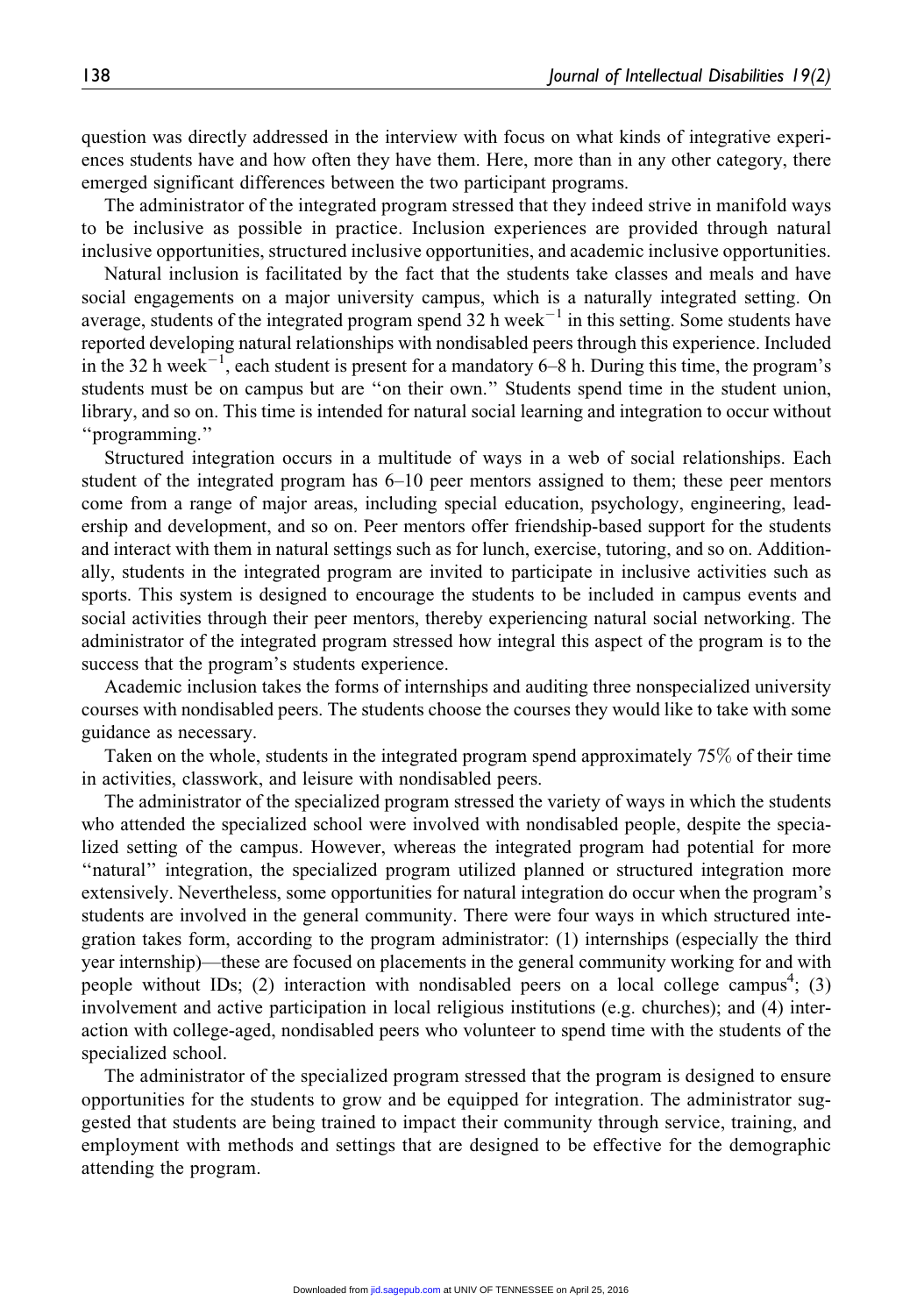#### Student survey data

A total of 34 graduates (of a possible 35) participated in the survey (either partially or in entirety), including 11 from the integrated program and 23 from the specialized program. Both groups graduated between 2011 and 2013.

Of those who participated, 21 of the 34 identified themselves as having a ''mild ID,'' 3 of the 34 claimed diagnosis of ''autism spectrum disorder,'' 2 reported a ''multiple disabilities'' classification, and a further 4 of the 34 reported ''other'' disabilities including visual agnosia, dyslexia, and attention-deficit hyperactivity disorder. Eight graduates who responded elsewhere chose not to respond to this question.

Self-reported goals and outcomes. This section provides data collected from the graduate's responses to questions in the survey that dealt with contextualizing their employment outcomes. Graduates were asked what they wanted to accomplish while they were attending their postsecondary programs, then were asked in a separate question what things they felt they had accomplished. We used this information to ensure that the question of employment outcomes was appropriate for the graduates. If, for example, a significant number of graduates never intended to seek employment, then not being employed would not denote any shortcoming.

As it turned out, a high percentage of graduates from either school intended to ''earn a competitive job'' after graduation (75% and 87%, respectively, for the integrated and specialized programs). Other high occurrences included the desire to ''improve social skills'' (100%/87%, respectively), ''gain more independence'' (92%/100%), ''make new friends'' (100%/93%), and ''improve basic academic skills'' (66%/87%). In all cases, for both schools, the graduates reported high degrees of accomplishment of these stated goals (ranging from 92% to 133% success rate as measured against the baseline goals<sup>5</sup>).

Graduates also were asked a set of questions related to their social interactions with both individuals with disabilities and those without. There was a higher degree of parallelism in the graduate responses for these questions than we had anticipated. For example, in the question regarding degree of social interaction with other individuals with disabilities, and given four degrees of intensity (''not at all,'' ''a little,'' ''some,'' and ''a lot''), 92% of graduates from the integrated program and 93% of graduates from the specialized program responded in the top two degrees (''some'' or ''a lot''), with a higher occurrence of the latter for the specialized program.

Likewise, when prompted regarding degree of social interaction with individuals without disabilities, 100% of those in the integrated program and 93% of those in the specialized program responded with the top two degrees. However, we have reflected that it is likely that the subjective nature of this question affected student responses. It does not differentiate, for example, between faculty and employees who serve the PSE program and develop relationships with the students from nondisabled peers or community members without affiliation to the program. A distinction of this form would be helpful to make in future surveys.

Graduates of both programs also responded similarly to questions regarding community preparedness. Asked how well they felt their postsecondary program had prepared them for life in the general community after graduation, 92% of the graduates from the integrated program and 100% of the graduates from the specialized program reported feeling ''quite a bit more prepared ... '' or ''much better prepared ... .''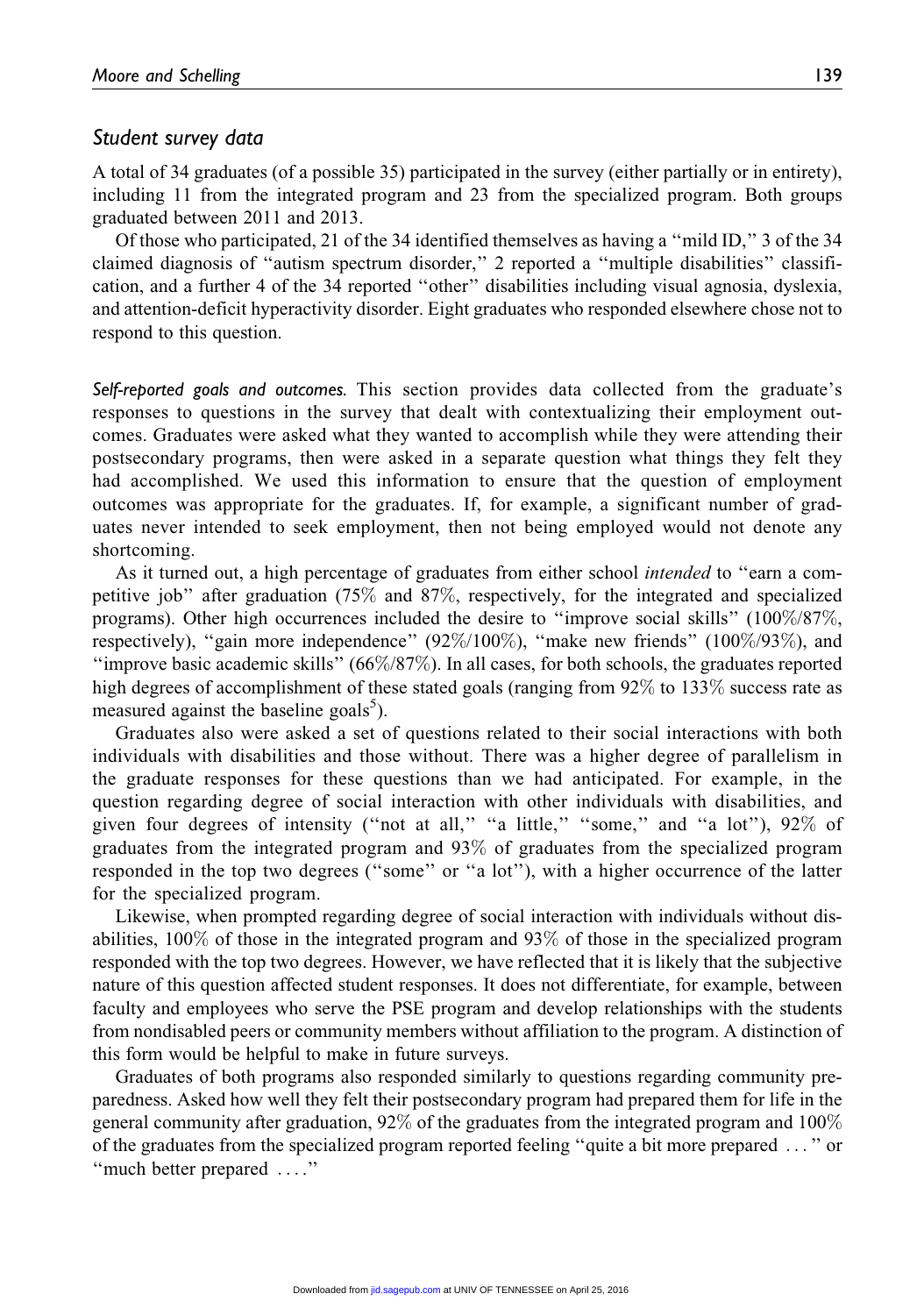|                                                             | Integrated | Specialized | $NLTS-2a$   |
|-------------------------------------------------------------|------------|-------------|-------------|
| Employed since high school?                                 | 100%       | $100\%$     | 88.9%       |
| Employed in past two years?                                 | 100%       | 100%        | 53.5%       |
| Employed in past two years (outside home or former school)? | 91%        | 87%         | $53.5%^{b}$ |
| Currently employed?                                         | 73%        | 91%         | 37.2%       |

#### Table 1. Employment status: responses to survey.

NLTS: National Longitudinal Transition Study-2 (NTLS-2).

<sup>a</sup>Data from individuals identified as having an intellectual disability, only.

<sup>b</sup>This question is not included in the NLTS-2, so we carried over "employed in past two years" as a viable estimate.

Employment outcomes. This section presents the data most immediately relevant to the research question. It is also here in which data collected from the NLTS-2 become useful as a comparison group (Table 1).

Three of the four questions reported above were chosen to match the NLTS-2. The fourth, ''Employed in the past two years (outside home or former school)'' was included because we felt there was potential for the data in the second question (''employed in past two years?'') to be skewed by students who became employed by their former PSE program upon graduation. We felt it important to differentiate between employment by the program and employment in the larger community.

These numbers for each category are encouraging, but some reflection is necessary to interpret them, as there are multiple variables that are different for the sample of individuals who participated in the NLTS-2 compared to those who participated in this study.

For example, the question "employed since high school" reflects different factors that may have skewed the numbers for each group. Whereas the participants in the NLTS-2 survey represent a wide range of ages (i.e. some of the participants may have been out of high school for some time), the responses from participants in our survey are young adults, not far removed from high school. However, our survey participant's responses may reflect internships or school-organized employment. The nature of the question also allows for possible employment between high school and admissions to the PSE program. For the second question, ''employed in the past two years,'' the advantage for NLTS-2 participants is lost but still remains for our survey participants, thus reducing the degree to which the responses may be considered significant. This fact was the motivation for the inclusion of the third question ''employed in the past two years (outside home or former school),'' which gives a more accurate representation of the difference.

It became evident that this differentiation was worthwhile; there were some graduates employed by their alma mater. Even when the students who answered negatively for ''employed in the past two years (outside home or former school)'' were filtered out, the employment rate is still markedly higher here than in the NLTS-2 comparison group.

The final question (''currently employed?'') has a smaller scope of time than the preceding questions and thus lower rates of employment are to be expected (which is also reflected in the NLTS-2 data). Even so, the rate of current employment for graduates of both PSE programs is substantially higher than that of the NLTS-2 comparison group.

We were not concerned only with the rate of employment, however, but also the quality of employment (as defined by hours of work and type of work). In order to more completely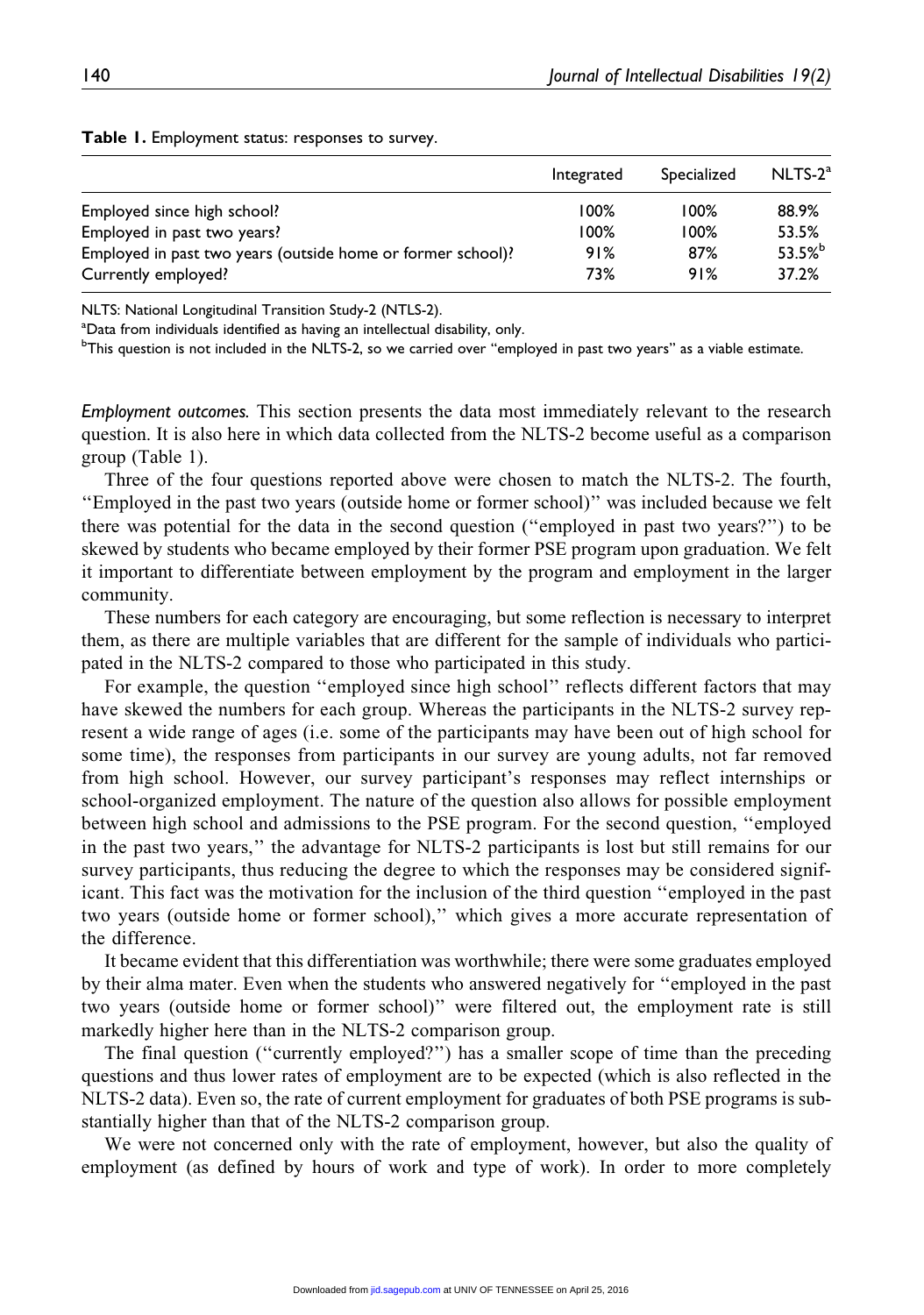|                                  | Integrated | Specialized | $NLTS-2a$ |
|----------------------------------|------------|-------------|-----------|
| $\leq$ 20 h week $^{-1}$         | 64%        | 20%         | 24.8%     |
| 20-34 h week <sup>-1</sup>       | 36%        | 73%         | 34.2%     |
| $35 - 40 + h$ week <sup>-1</sup> | 0%         | 7%          | 41%       |

Table 2. Self-reported hours of employment.

NLTS: National Longitudinal Transition Study-2.

<sup>a</sup>Data from individuals identified as having an intellectual disability, only.

| Occupation category         | Integrated | Specialized | NLTS-2 (intellectual disability only) |
|-----------------------------|------------|-------------|---------------------------------------|
| Food preparation            | 8%         | 47%         | 26%                                   |
| Janitorial/custodial        | 0%         | 33%         | 13.8%                                 |
| Office support              | 58%        | 0%          | 10.6%                                 |
| Production (e.g. factory)   | 0%         | 7%          | 18.9%                                 |
| Transportation/delivery     | 0%         | 0%          | 8.7%                                  |
| Teaching/training/librarian | 17%        | 13%         | 2.3%                                  |
| Personal care               | 0%         | 0%          | 3.1%                                  |
| <b>Sales</b>                | 17%        | 0%          | 5%                                    |
| Construction and excavation | 0%         | 0%          | 2%                                    |
| Health-care support         | 0%         | 0%          | 1.2%                                  |
| Other                       | 0%         | 0%          | 5.4%                                  |

Table 3. Self-reported employment position.

NLTS: National Longitudinal Transition Study-2.

understand the employment trend, recognizing the fact of employment and also the conditions of employment is important. Tables 2 to 4 provide some of these conditional factors.

Table 2 demonstrates that though employment rates are very high for the graduates of both programs, the mean hours of employment are relatively low compared with the comparison group. One hundred percent of the integrated program graduates and 93% of the specialized program graduates are (or were) employed on a part-time basis (below 35 h week<sup>-1</sup>) compared to 59% of the comparison group participants.

Table 3 was truncated to include only the options that had responses  $(0\%)$  in at least one column. Other options, which all received  $0\%$  response from all three groups, were science/ engineering/computer; programming/mathematician; art, design, entertainment; sports and media (newspaper, news stations, etc.); health-care practitioner (e.g. nurse or doctor); protective services (e.g. police or firefighter); installation/maintenance/repair (e.g. window installation, heating and cooling, plumbing, or mechanic); and military specific. All options were drawn directly from the NLTS-2.

These data demonstrate that there are many areas of employment in which people with IDs have not traditionally been employed (e.g. protective services), and the current sample does not demonstrate any ''broken ground'' according to the categories surveyed (i.e. where there is a 0% frequency in the NLTS-2 comparison group, there remains a  $0\%$  frequency for the graduates of the PSE programs).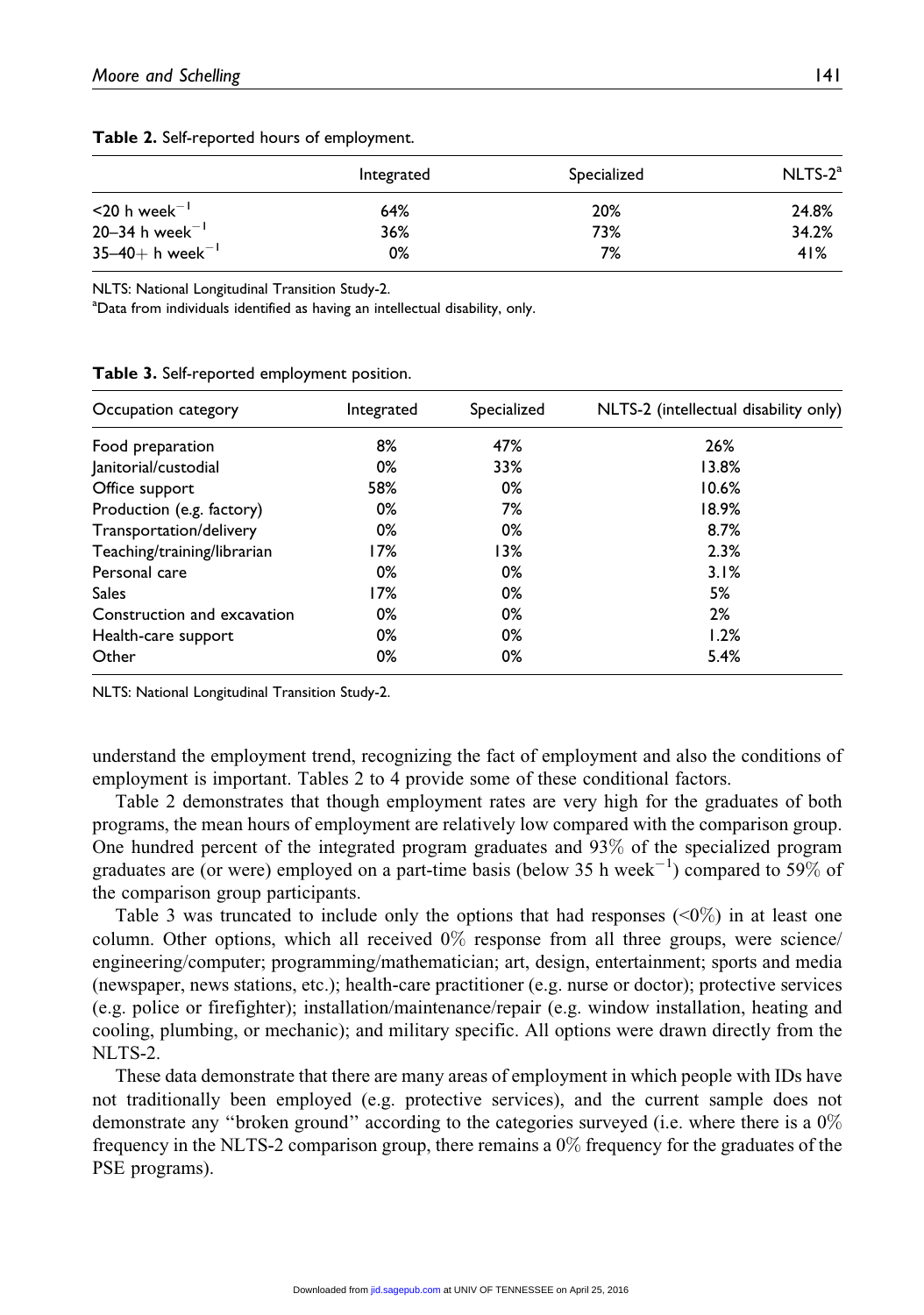|                           | Integrated | Specialized | NLTS-2 (intellectual disability only) |
|---------------------------|------------|-------------|---------------------------------------|
| Less than $US$7.25 h-1$   | 9%         | 26%         | 40.3%                                 |
| $US$7.25 - 8.50 h^{-1}$   | 27%        | 60%         | 31.8%                                 |
| $US$8.51-10.50 h^{-1}$    | 36%        | 13%         | 19.6%                                 |
| $US$10.51 - 14.50 h^{-1}$ | 27%        | 0%          | 6.4%                                  |
| $US$14.51 + h^{-1}$       | 0%         | 0%          | 1.9%                                  |

#### Table 4. Hourly wage.

NLTS: National Longitudinal Transition Study-2.

A significant deviation exists, however, between the integrated program and the specialized program. While the specialized program graduates are employed at high frequencies in the two areas that are also ''traditionally'' the high frequencies for individuals with IDs (food preparation and janitorial/custodial work), the graduates of the integrated program showed highest frequencies in office support (58%) and then a split (at 17%) for sales and teaching/ librarian work. Only one graduate (8%) from the surveyed graduates of the integrated program is (or was) employed in a food preparation capacity and none are employed in janitorial/ custodial services.

The NLTS-2 was conducted in 2009, shortly after the federal minimum wage was set at US\$7.25  $h^{-1}$ . Because the NLTS-2 is being used as the comparison group, the same wage "bands" (e.g. US\$8.51-10.50  $h^{-1}$ ) were used for this study. The federal minimum wage remains at US\$7.25  $h^{-1}$  at the time of this report, though some states have higher state minimum wage. Depending on where the graduates are geographically employed, they may be earning ''minimum wage'' even if they are reporting income in the higher bands. Neither PSE program, however, is based in a state with a minimum wage higher than the federal minimum wage.

It should be noted that those earning below minimum wage in the NLTS-2 are most likely representing individuals with IDs who are employed in ''sheltered workshops,'' which invoke section 14(c) of the Fair Labor Standards Act. This Act allows certain certified employers employ persons with disabilities at a rate less than the minimum wage (National Council on Disability, 2012).

Table 4 demonstrates higher estimated mean hourly rate for graduates of the integrated program compared to the specialized program group and comparison group.

#### **Discussion**

The introduction to this study began by highlighting the problem of discrepancy between the statistical employment and income of individuals with IDs and members of the general population. The research collected in this study for the comparison group was drawn from the same source as that presented in the literature (i.e. the NLTS-2). As was mentioned earlier, a comparison of data from the US Bureau of Labor Statistics (2009) and the NLTS-2 demonstrates that gaps of 55% existed in terms of overall employment and 62.7% in mean income between individuals with IDs and the general population in 2009. Although this issue of rate of employment was significantly mitigated through graduation from PSE programs in this case study, the income discrepancy was clearly not abolished for the graduates who participated in this study.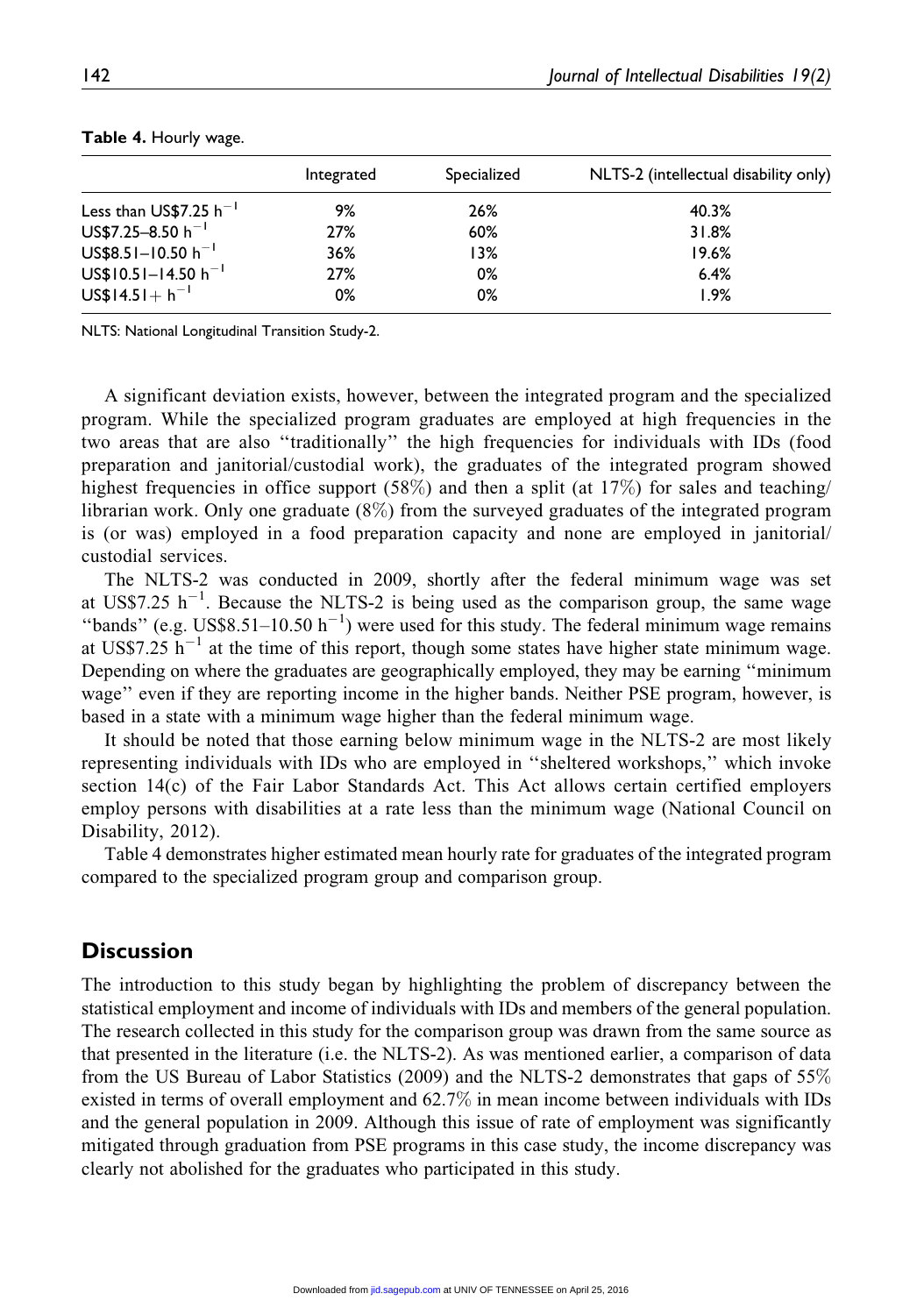## Student survey results

Steep gains were noted in rates of employment for graduates from both the integrated and specialized programs. These gains may be summarized as:

- 11.1% (maximum) increase for both programs compared to the comparison group in the "since high school" category,
- 46.5% (maximum) increase for graduates of both programs compared to the comparison group in ''the last two years'' category, and
- Approximately 36%/54% increase for graduates of the integrated/specialized programs, respectively, for the ''currently employed'' category.

These encouraging findings may support the notion that as ''segregation begets segregation,'' ''integration begets integration.'' That is, the experience of training and immersion in internship situations with nondisabled people may be one of the contributing factors that led to the experience of competitive employment among PSE program graduates in this case study (Grigal et al., 2012b).

Situation among other studies. The data collected from this case study generally complemented trends already occurring in the studies reviewed in the literature (Grigal et al., 2010; Migliore and Butterworth, 2009; Zafft et al., 2004). In all studies conducted on this topic, marked improvement has been demonstrated in employment rates for individuals with IDs who attended a PSE program; however, the degree to which this growth was experienced differs. For example, Migliore and Butterworth (2009) demonstrate an employment rate among PSE graduates with IDs of 58%. Grigal and Dwyer (2010) examined a comparison of two schools in their study and reported employment rates of 83% and 73%, respectively, for the graduates. In the current study, graduates reported being currently employed at rates of 73% and 91%, respectively, for the integrated and specialized programs.

In this way, the data collected as a result of this study corroborate the pattern of increased employment for individuals with IDs who attended PSE programs that has already been demonstrated in existing literature (Grigal and Dwyer, 2010; Migliore and Butterworth, 2009; Zafft et al., 2004).

Reflection on the hypotheses. It was noted that in contrast to the sharp distinction between the test groups and the comparison group, there was no discrepancy in terms of rate of employment between the two test groups themselves (integrated vs. specialized).

The surveyed graduates of both the integrated and specialized programs worked for a lower approximated median number of hours than those surveyed in the NLTS-2, which was contrary to our expectations. Also contrary was the fact that graduates from the specialized program worked more hours (approximate average) than those in the integrated program.

Median income for surveyed graduates from the specialized program was about equal to the median income for individuals with disabilities surveyed in the NLTS-2, suggesting no closure of the gap in this regard. The surveyed graduates of the integrated program fared somewhat better in this domain, reducing the median income gap compared with the general population from 62.7% to approximately 50%.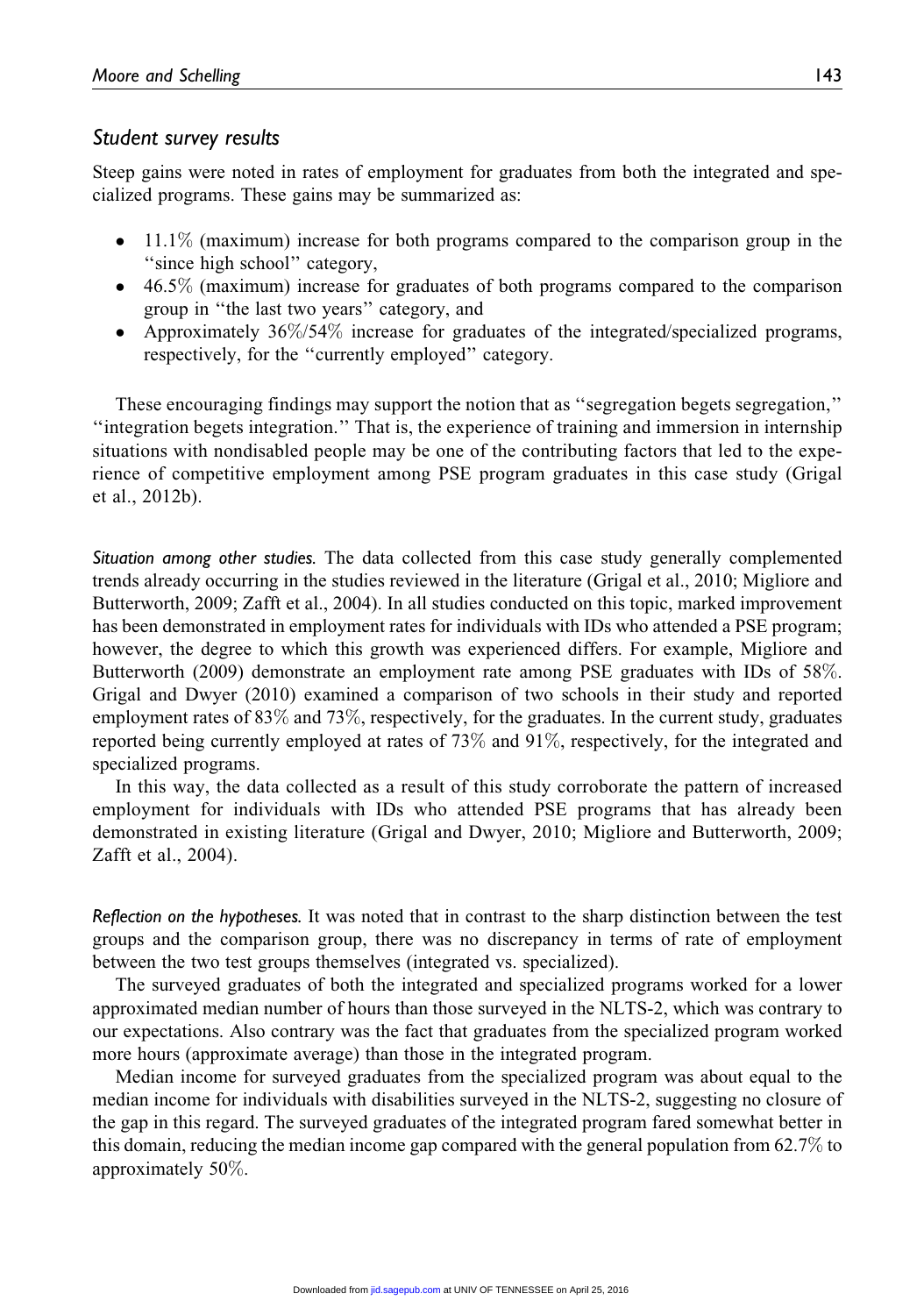#### Administrator interview results

The administrator interview provided necessary justification for the comparison of the graduates from the two programs inasmuch as the programs shared several key similarities in terms of entry expectations, program objectives, and employment training opportunities. Although many other variables do exist in this comparative report, these were key in assuring that a discussion of comparative employment outcomes for the graduates of these programs could be reasonably completed.

This information was also useful in that, for both programs, the program objectives coincided with the student survey questions related to graduate-identified goals and outcomes. For example, administrators of both programs stated that articulated desire for competitive employment was a prerequisite to entry into their programs. As such, one would expect to see this reflected in the graduates' declared goals. It was reported as such by 75% of the integrated program graduates and 87% of the specialized program graduates. The relatively high prevalence of these stated goals indicates a correlation between program objective and student objective, which is important for motivation and development.

The expectation that is put on employment in both programs suggests that employment outcomes for the students can be used as an assessment of the efficacy of the programs, much as how alumni employment is often used to measure the success of other university programs for the general population.

The information gained from the administrator interviews also provides insight into some of the details of the survey responses. For example, the relatively high representation of graduates from the specialized program in the food preparation industry (47% of specialized program graduates) reflects the fact that culinary arts is one of the ''majors'' for which students attend the school. In this light, the high percentage of graduates working in food preparation may actually reflect a positive development, as this would suggest that the students who attended the program are now working in their ''major'' field. It would be worth following up on these responses for more detail regarding where the graduates are employed. There is a substantial difference between working the line in a fast-food restaurant and working as a sous chef in a fancy hotel kitchen, for example.

#### Reflection on theoretical framework

Bronfenbrenner's seminal research on the influence of contexts on the development of the individual was highly pertinent when considering the differences between the contexts in which graduates were given opportunity to grow at their respective PSE programs. Information collected from the interviews revealed explicit attempts to modify the higher levels (e.g. *macrosystem* and exosystem) of the now-graduates' social environment while empowering and enabling them to be independently successful in their *microsystems* and in navigating *mesosystems*.

For example, the administrators from both programs spoke of the work that they and their team are doing to help change the local culture (related to macrosystem, exosystem, and microsystem) through direct education of business owners, and so on regarding how to work with someone with an ID and through community service projects and other forms of community involvement designed in part to help reshape the way people in the community view individuals with IDs.

Both programs, to different degrees and in different ways, also sought to develop how students deal with various *microsystems* and *mesosystem* interactions of academic, social, and community settings. For example, coursework may have been designed to help students learn social nuances of these different settings and the interactions that occur between them. Finally, both programs sought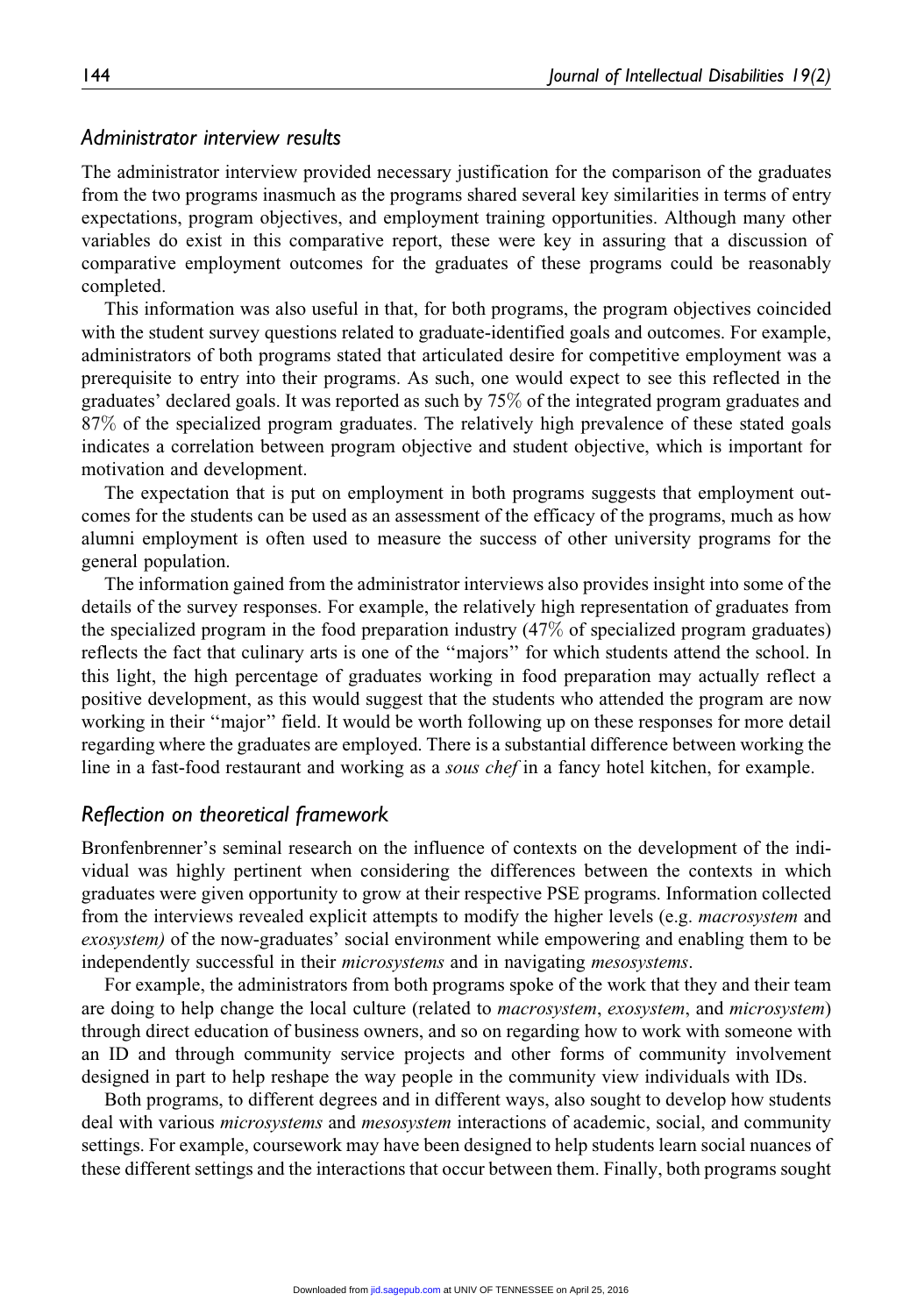to develop students' ability to adapt to the specific *microsystem* of a place of employment through direct training and hands-on experiences.

This broad approach is far more holistic (contextual) and far more developmentally focused than that of attempting to push individuals with IDs directly from high school into the workforce. Such a direct, high school to workforce approach seems to often result in an individual with an ID who is unprepared for employment meeting an employer who is unprepared to work with an individual with an ID, and thus failure becomes the logical expectation. On the contrary, the PSE transition programs guide the student through the complex skills and knowledge necessary for successful employment (etc.) so as to enable them to meet with success. Simultaneously, such programs work with the larger contexts of their local society to educate and enable people in the community to be ready to successfully receive individuals with IDs to the benefice of all.

However, despite the clear positive outcomes for the individuals involved in this case study, which may corroborate Bronfenbrenner's theory, the limited sample size prevents generalization at this point. The study was also inconclusive regarding the complex effects of the different microsystems presented by the two programs on the graduates. The former will require more comprehensive quantitative data whereas the latter would benefit from a more comprehensive qualitative study.

#### Delimitations and limitations of the study

The design of this study involved the judgment sampling (Marshall, 1996) of candidate school participants that fit the program types being investigated in this case study. This form of sampling is useful for exploratory studies in that it allows for the researcher to use a logical selection of experiment groups that meet the required variables under consideration. However, the act of handselecting programs to study may reduce the extent to which the outcome analysis can be generalized (Marshall, 1996).

This format corresponds with the reality of research in this emerging field of PSE programs for individuals with IDs wherein more classically generalizable sampling methods (e.g. random sampling) are not yet practical for the reasons that (1) there is a paucity of subjects available for research, given the recent emergence of such programs and (2) the not unrelated issue that those programs that are further developed have been the target of so much research that many are experiencing research participant burnout. Furthermore, the programs hand selected for research in this case study are selected as representatives of similar types of programs available elsewhere, and thus the study maintains an ability for some intentional, conscious generalization, even if not for broad, systematic generalization.

### Conclusion

Graduates of both PSE programs explored in this study demonstrate higher rates of employment in all three time scopes (since high school, in the past two years, and currently) than those in the NLTS-2 comparison group. These gains were substantial in all three surveyed time frames (since high school, in the past two years, and currently).

The findings in the study suggest that the discrepancy between the two programs may be less severe than we expected. In other words, attendance in an employment-focused PSE program may have similar benefits for individuals with IDs, regardless of the degree of integration that the program offers.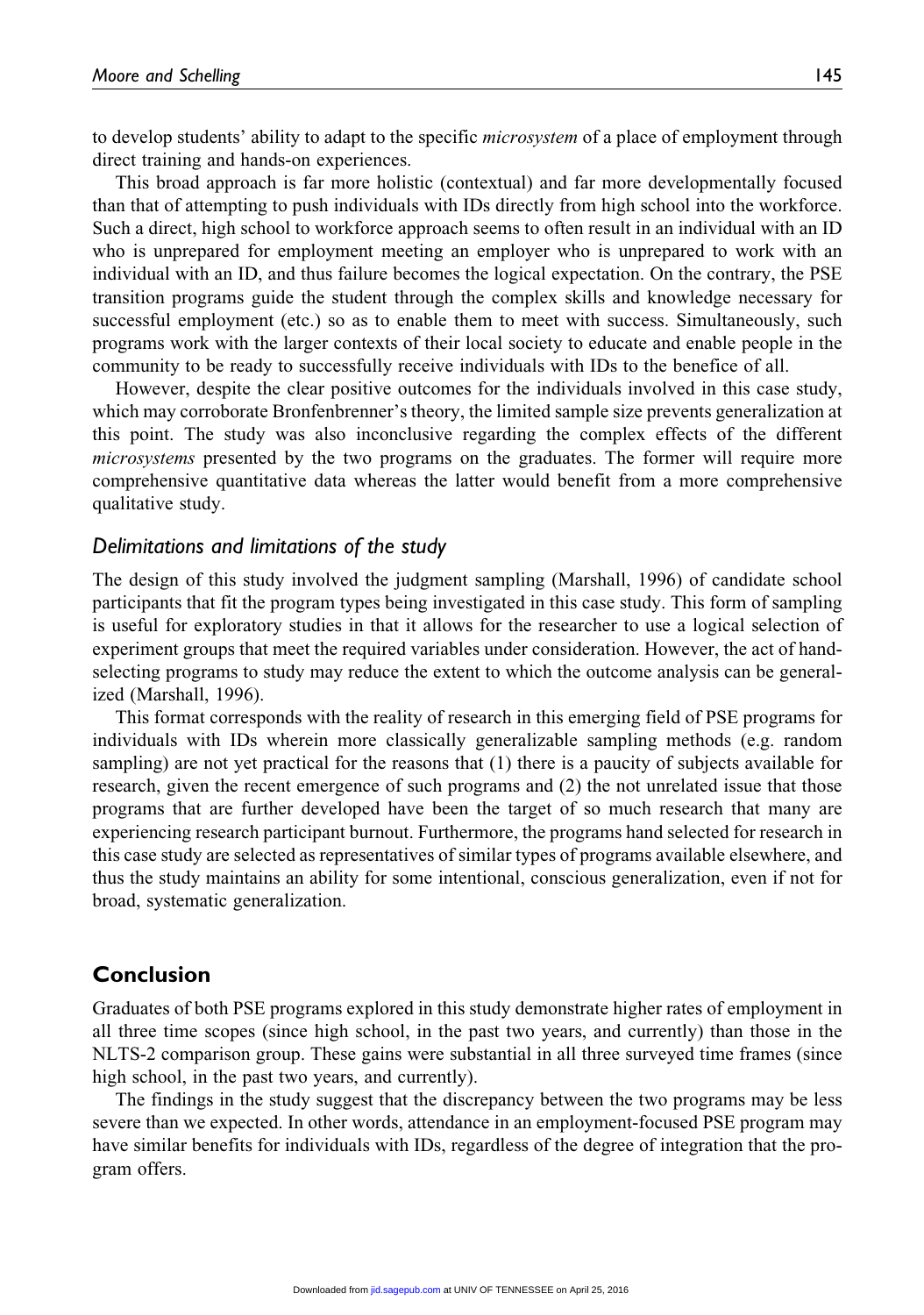There were, however, some distinctions between the two programs that are worth noting in the conclusion.

- 1. The average hours of employment were higher for the graduates of the specialized program compared to the integrated program.
- 2. Graduates of the integrated program demonstrated higher levels of employment outside the traditional settings for individuals with IDs (food preparation, production, and janitorial) than those of the specialized program, in which a higher prevalence of traditional placement was observed.
- 3. Graduates of the integrated program achieved a higher hourly rate than either those of the specialized program or the NLTS-2 national averages.

There may, of course, also be other factors that differentiate the outcomes of graduates from these two program types that were beyond the scope of our inquiry.

In as much as this case study corroborates other studies already completed, there is a growing body of evidence that suggests that PSE programs for individuals with IDs are highly effective as a means to increase employment rates for such individuals. Such data can and should be used to encourage further propagation of PSE programs for individuals with IDs and provides justification for pilot programs of similar kinds in countries wherein PSE programs have not yet been made available for individuals with IDs.

### Opportunities for further research

Several opportunities for further research emerged from this investigation. Foremost is the need for more quantitative data regarding employment outcomes for individuals with IDs who attend PSE programs. The limited number of graduates from these programs to date provides a mandatory limitation to the scale of any investigation, but as more case studies and small-scale reports are published, the more the patterns that have begun to emerge can be corroborated and generalized through a future literature review.

The relatively low hours of employment/week also presents a question for further investigation. So far, most of the outcome studies have focused simply on whether graduates of the PSE programs for individuals with IDs are earning paid employment but have not offered much detailed inquiry into the details of that employment. Understanding the conditions that result in the majority of the graduates in this case study working part time would be helpful (e.g. is it because they only wish/ need to work part time? Because of the disincentive of losing social security benefits? Because of local economic factors? Do the graduates lack the requisite skill or ability to maintain full-time jobs? Or is there still an employer bias being levied on the graduates because of their disabilities?).

We noted that both of the programs utilized for this case study, as well as the majority of those that we encountered in the early research stages of this report, have tuition rates that are parallel to those of many college and university programs for individuals without disabilities. It would be interesting to explore the socioeconomic status of families who have been able to send their adult children to PSE programs and how these socioeconomic factors may also influence the positive outcomes of graduates. There is also a need for practical research and development of scholarship and grant programs to help fund potential PSE students from lower income families who may not be able to pursue PSE options due to prohibitive costs.

Finally, more qualitative and quantitative reports are needed regarding similar PSE programs in other countries outside of North America. Do they exist? If so, how are they developed? Have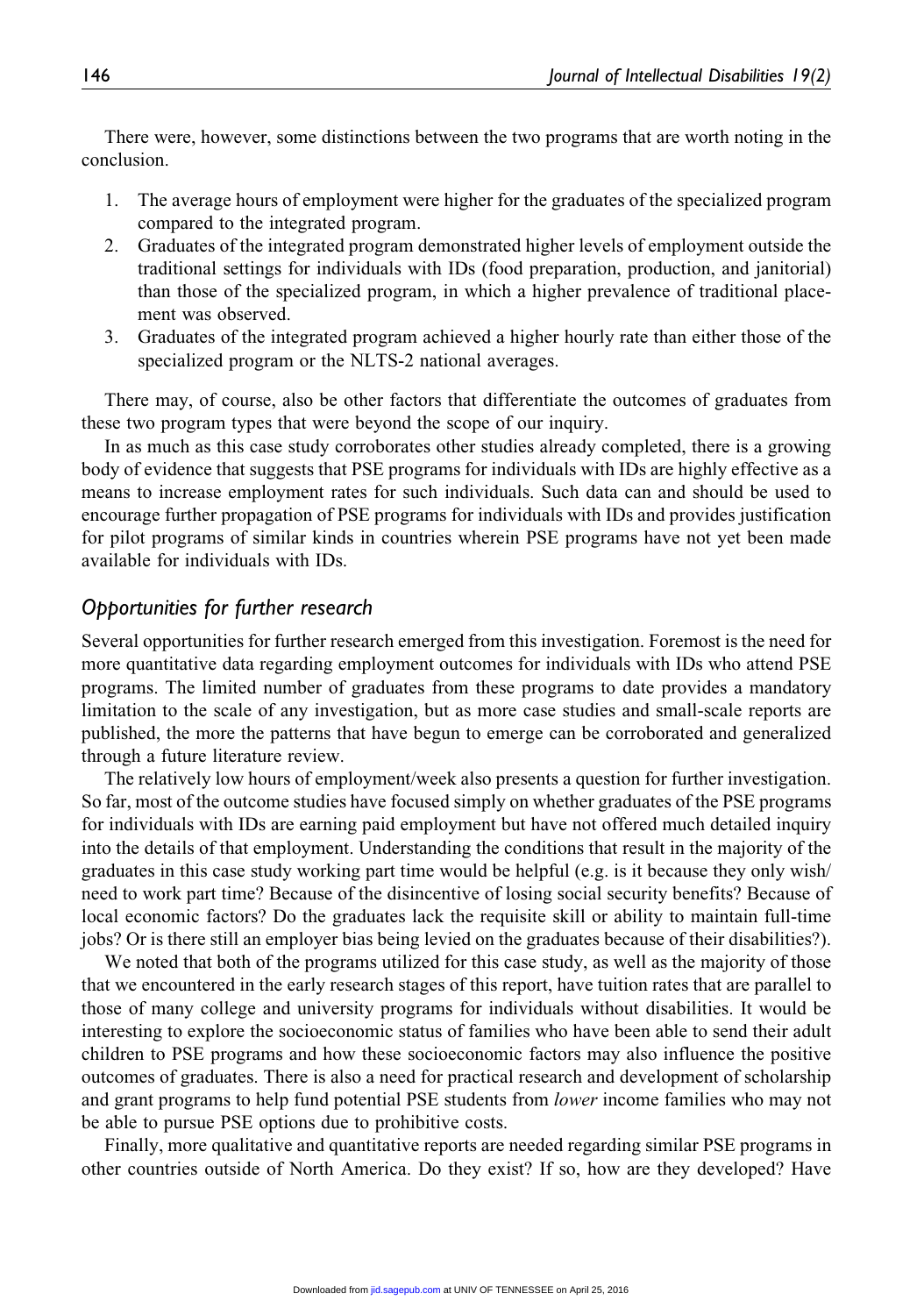participants experienced success? With more international coverage of this phenomenon will come ever greater ability to generalize conclusions.

#### Acknowledgements

The authors thank Paula Lancaster and Mary Bair of Grand Valley State University for their constructive feedback and insights through the actualization of this study. They additionally wish to thank Meg Grigal and Deb Hart for their contributions and guidance in the early stages and also thank the administrators and graduates who participated in this study; their time and commitment was invaluable.

#### Funding

This research received no specific grant from any funding agency in the public, commercial or not-for profit sectors.

#### Notes

- 1. As defined in the ''Definition of Terms'' section below.
- 2. Specifically, the National Longitudinal Transition Study 2 (2009).
- 3. We have modified the terminology for these programs in an attempt to minimize potential unintentional linguistic bias due to the negative connotations of ''substantially separate'' and contrasting positive connotations of ''inclusive, individual support.'' Nevertheless, we have maintained the published definition of these terms.
- 4. This occurs approximately semi-weekly as students attend sporting events, concerts, theater productions, and so on. This is not considered a ''formal'' program of the specialized school.
- 5. For example, if 87% of graduates said that they wanted to earn a competitive job, and then 100% reported earning a competitive job, this would be reported as a 115% achievement rate or 100%/87%.

#### References

- Bronfenbrenner U (1979) The Ecology of Human Development: Experiments in Nature and Design. Cambridge: Harvard University Press.
- Bureau of Labor Statistics (2009) May 2009 National Occupational Employment and Wage Estimates United States. Available at: [http://www.bls.gov/oes/2009/may/oes\\_nat.htm](http://www.bls.gov/oes/2009/may/oes_nat.htm)
- Dempsey I and Ford J (2009) Employment for people with intellectual disability in Australia and the United Kingdom. Journal of Disability Policy Studies 19(4): 233–243.
- European Intellectual Disability Research Network (2003) Intellectual disability in Europe. Working Papers. Canterbury: Tizard Centre, University of Kent at Canterbury.
- Gaumer AS, Morningstar ME and Clark GM (2004) Status of community-based transition programs: a national database. Career Development and Transition for Exceptional individuals 27(2): 131–149.
- Gilmore S, Bose J and Hart D (2001) Postsecondary education as a critical step toward meaningful employment: Vocational rehabilitation's role. Research to Practice 7(4): 1–4.
- Grigal M and Hart D (2010) What's the point? A reflection about the purpose and outcomes of college for students with intellectual disabilities. Think College Insight Brief 2: 1–4.
- Grigal M and Dwyre A (2010) Employment activities and outcomes of college-based transition programs for students with intellectual disabilities. Think College Insight Brief, Issue No. 3. Boston: Institute for Community Inclusion, University of Massachusetts.
- Grigal M, Hart D and Weir C (2012a) A survey of postsecondary education programs for students with intellectual disabilities in the United States. Practice in Intellectual Disabilities 9(4): 223–233.
- Grigal M, Hart D and Weir C (2012b) Think College Standards, Quality Indicators, and Benchmarks for Inclusive Higher Education. Boston: University of Massachusetts Boston, Institute for Community Inclusion.